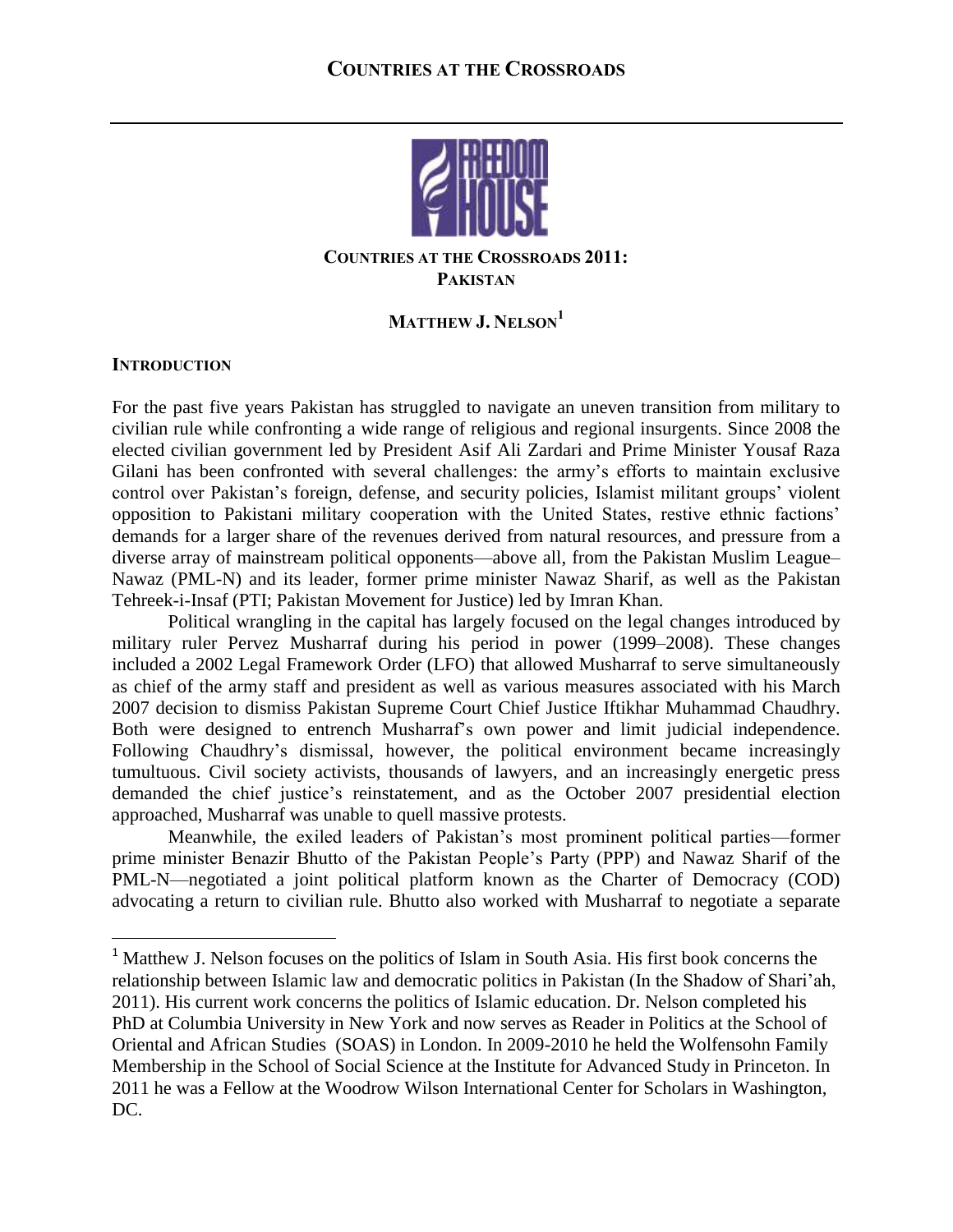arrangement, known as the National Reconciliation Ordinance (NRO), allowing Bhutto and her husband, Asif Ali Zardari, to return to Pakistan. She agreed to support Musharraf if he agreed to serve as a civilian president and eliminate several corruption cases pending against her family and other members of the PPP.

Under these terms, Bhutto returned to Pakistan in the fall of 2007, as did Sharif, despite his lack of any formal legal arrangement with the regime. Musharraf was reelected as president in October and, in keeping with the terms of the NRO, he retired from the military. Shortly after her return but before parliamentary elections scheduled for early 2008 could be held, Bhutto was assassinated. Her son, Bilawal Bhutto, became the new leader of the PPP in conjunction with his father, Zardari, and in February 2008 the PPP went on to win the parliamentary elections at the head of a multiparty coalition that included the PML-N. Musharraf, threatened with impeachment, resigned in August and was replaced by Zardari.<sup>1</sup>

Zardari shared Musharraf's concerns about the chief justice's record of challenging executive power, reportedly fearing that if he were reinstated, Chaudhry might nullify the amnesty from corruption charges granted in the NRO. However, Sharif remained determined to secure Chaudhry's restoration—a goal that formed part of the Charter of Democracy he signed with the PPP. He was keen to use the Supreme Court and a sympathetic chief justice to challenge his key rivals, the army and the PPP. Given Zardari's resistance, however, Sharif withdrew from the coalition government in Islamabad and worked with the lawyers' movement to press for Chaudhry's reinstatement, culminating in March 2009 with threats of an indefinite sit-in in the capital. This prompted broad international concerns about the possibility of urban unrest in a nuclear-armed state faced with an opportunistic Islamist insurgency, and General Ashfaq Pervez Kayani, Musharraf's successor as chief of the army staff, intervened to restore order and ensure that Chaudhry was reinstated.

By 2010 the PPP-led government coalition was greatly weakened. It faced criticism on the constitutionality of the NRO amnesty, accusations of incompetence in its response to that year's devastating floods, intensified religious and sectarian violence from Islamist militant groups like the Taliban, and an ongoing insurgency in Balochistan. In the fractious political climate that prevailed after Musharraf's 2008 departure, the primary institutions of the state—the government, the opposition, the judiciary, and the military—battled each other for supremacy. This zero-sum pattern of competition greatly hindered the state's ability to coordinate its approach to several dramatic challenges, from natural disasters and economic crises to violent domestic insurgencies and the security threats associated with neighboring Afghanistan.

#### **ACCOUNTABILITY AND PUBLIC VOICE**

Prior to the February 2008 parliamentary elections, the Election Commission of Pakistan (ECP), whose chief was appointed by Musharraf, was accused of failing to investigate numerous complaints detailing the arrest of opposition candidates and the biased allocation of state resources. There were also concerns about impartiality in the election-monitoring role of the judiciary owing to the fact that Musharraf had required all sitting judges to swear an oath of allegiance to the presiding head of state. $<sup>2</sup>$ </sup>

Despite significant institutional shortcomings, independent international and domestic election observers concluded that the February 2008 elections largely reflected the popular will, though many insisted, as in earlier elections, that the ECP should be made more transparent.<sup>3</sup> Of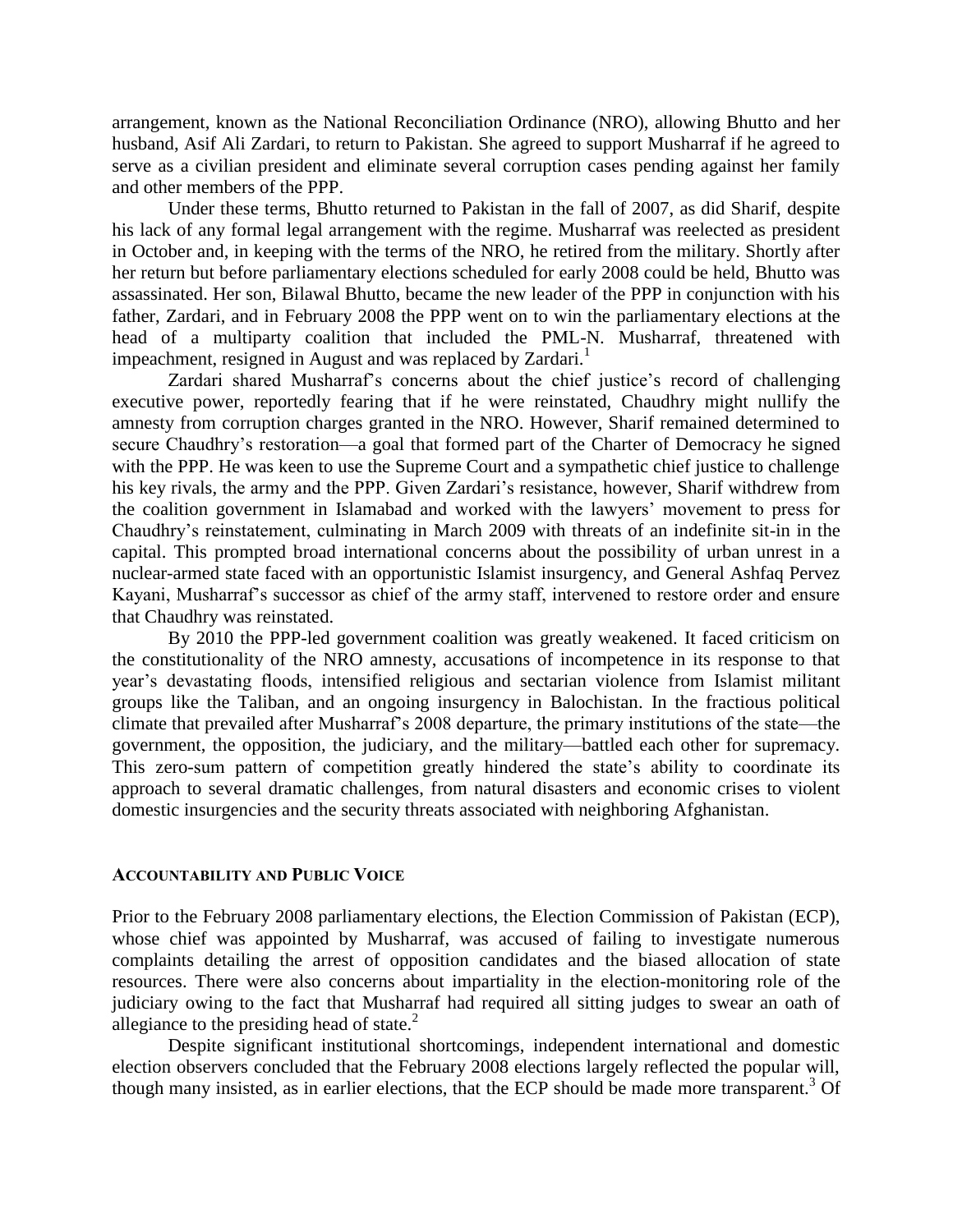the 272 seats in the National Assembly, the lower house of Parliament, that were filled through direct elections, the PPP secured 97, the PML-N secured 71, and the Awami National Party (ANP), a secular Pashtun nationalist party, took 10. These three parties formed the core of a new coalition government. The Quaid-e-Azam faction of the Pakistan Muslim League (PML-Q), commonly associated with the Musharraf regime, secured 42 seats. The Muttahida Qaumi Movement (MQM) won 19 seats, and the Fazlur Rahman faction of the Jamiat-e-Ulema-e-Islam (JUI-F) came away with six. Smaller parties and independents took the remainder. 60 seats were reserved for women, and 10 for non-Muslim minorities.

After the elections, several winners were accused of lacking the required credentials and exceeding campaign finance limits.<sup>4</sup> A rule imposed by Musharraf to exclude the old guard in many constituencies stated that all members of Parliament must hold a university-level degree. Many older politicians produced fraudulent degrees to meet the criteria. Some were later forced to resign due to their false credentials, but the by-elections to fill the resulting vacancies were also plagued by problems. The ECP was accused of failing to investigate accusations that Prime Minister Gilani used state resources to support his allies.<sup>5</sup>As additional evidence of fraudulent voting emerged throughout the year, there was little or no response from the ECP.<sup>6</sup>

Equal campaigning opportunities were not available to all parties. Some parts of the country, for example, were entirely cut off from party-based campaigning owing to the fact that,the 1962 Political Parties Act was not applied in Pakistan's Federally Administered Tribal Areas (FATA).<sup>7</sup>

The February 2008 elections enabled a transfer from military to civilian rule, but the result amounted to a change within the prevailing patronage networks more than a shift from one political ideology to another. Moreover, the policy-making autonomy of the PPP-dominated legislature remained rather severely circumscribed by the military and judiciary. In April 2010, however, both houses of Parliament passed the Constitution Act (18th Amendment) to strengthen the premiership and the legislature while curtailing presidential authority.<sup>8</sup> It rescinded the president's powers to impose provincial states of emergency, unilaterally dissolve the national and provincial legislatures, and appoint the heads of the army and the election commission.

At the provincial level, representatives from Sindh, Balochistan, and the North West Frontier Province (recently renamed Khyber-Pakhtunkhwa) continue to complain that they are marginalized by Pakistan's most powerful and populous province, Punjab, which is home to more than 50 percent of the population. At the local level, ordinary citizens routinely complain that their elected leaders prioritize the interests of politically and bureaucratically well-connected elites over the interests of the public at large. Despite the progress represented by the 2008 elections, the will of the people is often set aside in favor of choices made by a small group of local, provincial, national, and international power brokers.

Under Musharraf, as under previous dictators, local bureaucrats were subject to extensive military oversight. In many cases, military officers were directly appointed to key bureaucratic positions. Since Musharraf's resignation civil servants have been recruited via open, impartial, and competitive examinations, but they remain subject to enormous political pressures. At the district level, for instance, it is not uncommon to encounter reports of politically motivated bureaucratic postings, transfers, promotions, punishments, and dismissals.

In recent years civil society activity has begun to reemerge, attracting a great deal of attention. The number of local, provincial, national, and international nongovernmental organizations (NGOs) has grown substantially, reflecting a wide range of perspectives, from internationally networked feminist organizations to globally linked religious organizations with a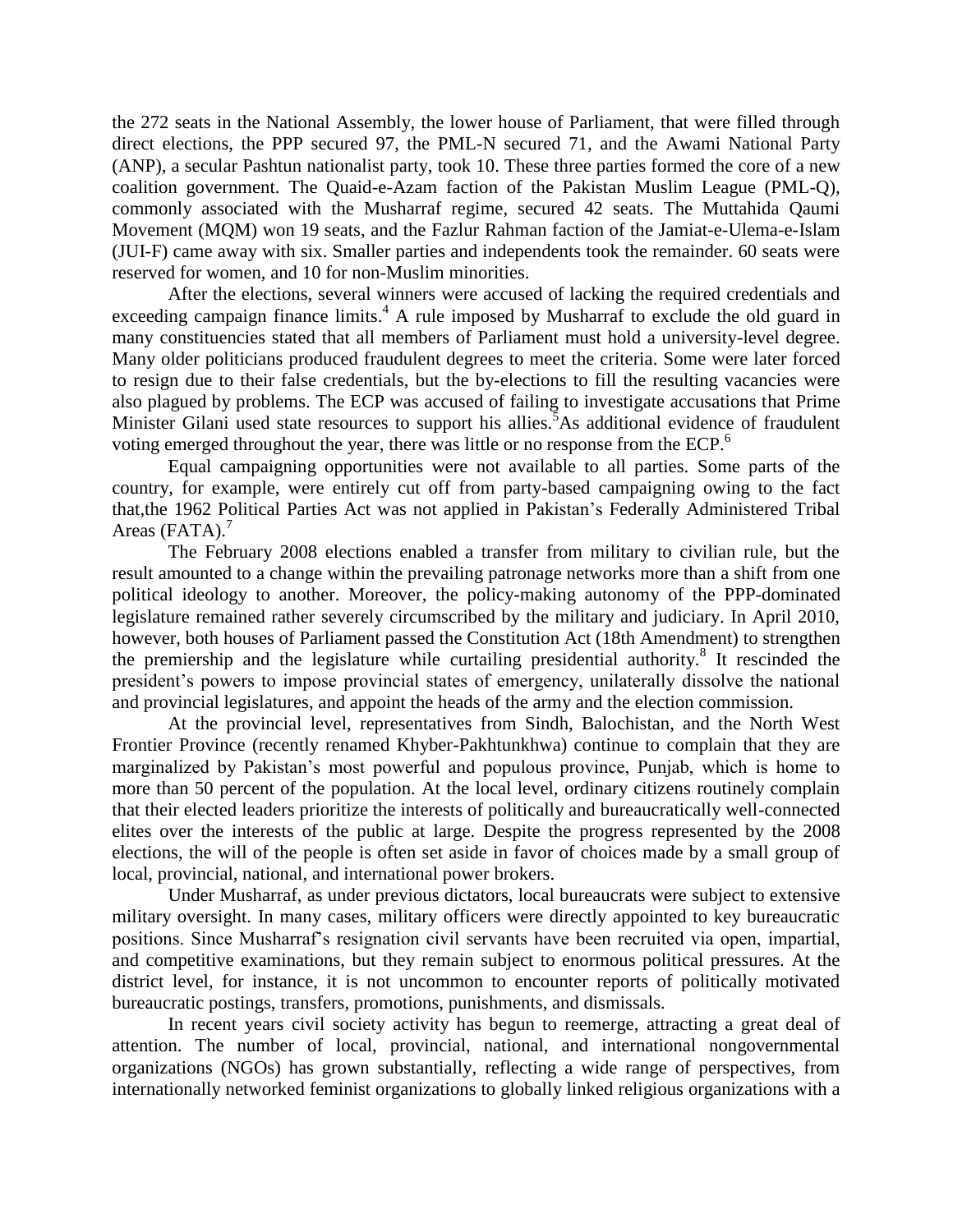more conservative orientation. The Musharraf administration actively sought the assistance of feminist NGOs like the Aurat Foundation and Shirkat Gah to develop more progressive laws, including the 2006 Protection of Women Act, which protected victims of rape from the possibility of a conviction for adultery. Under President Zardari, local religious groups have also intervened to prevent any change in the country's blasphemy laws amid complaints that these laws are often used to persecute religious minorities or exploited in the context of petty personal disputes.<sup>9</sup>

Local and international NGOs still face many constraints imposed by the government. Under Musharraf, public authorities cracked down on civil society and introduced new methods of official oversight.<sup>10</sup> Under Zardari, NGOs continued to press for changes, arguing, for example, that they should not be subject to complex registration procedures; that, once registered, NGOs should be tax-exempt; and, finally, that foreign donors should be allowed to fund their work without burdensome government oversight. $^{11}$ 

The press has been especially active in recent years. The media sector is growing, with new private radio and television stations appearing every year. The state, however, continues to own several media outlets, including Pakistan Television (PTV), Radio Pakistan, and the wire service that carries government and international news to local media outlets. The state also maintains a special Office of Inter-Services Public Relations to monitor all military news. As one critic noted, "Pakistan's press enjoys a wide measure of freedom, though unofficial norms backed up by informal pressure [continue to] restrict criticism of the Pakistan Army."<sup>12</sup> The military continues to circumscribe the media's freedoms, shutting down TV broadcasts of news during key events,<sup>13</sup> and, in many cases, leveraging the state's position as the largest single advertiser to reward cooperative outlets.<sup>14</sup>

Beyond traditional media, however, state censorship has also increased on the internet. There have been many efforts to block or take down material on the video-sharing site YouTube that is considered incendiary, destabilizing, or blasphemous. In 2007 the state closed down the website of a mosque accused of disseminating incitements to violence. In 2010, censors banned a page on the social-networking site Facebook that urged people to draw pictures of the prophet Muhammad.<sup>15</sup> Websites are periodically blocked, and some shut down entirely, particularly those with separatist or other sensitive political content. The e-mail accounts of some journalists are reported to be monitored by state authorities.

The state has also been criticized for censoring too little. In particular, the government was admonished for its failure to shut down the Swat-based private radio station of a Talibanaffiliated cleric named Sufi Mohammad, and for declining to respond when various newspaper editorialists endorsed a \$5,500 reward for the murder of a Christian woman at the center of a highly publicized blasphemy case.<sup>16</sup> State censorship targeting religious extremism, in other words, has been quite inconsistent.

Violence remains a major threat to the media. In 2006, the Committee to Protect Journalists (CPJ) drew attention to the case of Hayatullah Khan, a journalist said to have been executed by intelligence agents in North Waziristan in late 2005 after contradicting government accounts in his reporting on antiterrorism efforts.<sup>17</sup> In 2011, a journalist named Saleem Shahzad was allegedly killed by intelligence agents for investigating links between the military and a range of militant groups. CPJ has consistently ranked Pakistan as one of the most dangerous places in the world for journalists to work.

This pattern of intimidation intensified during the 42-day state of emergency imposed by Musharraf in late 2007 to protect his disputed October reelection. With support from the Pakistan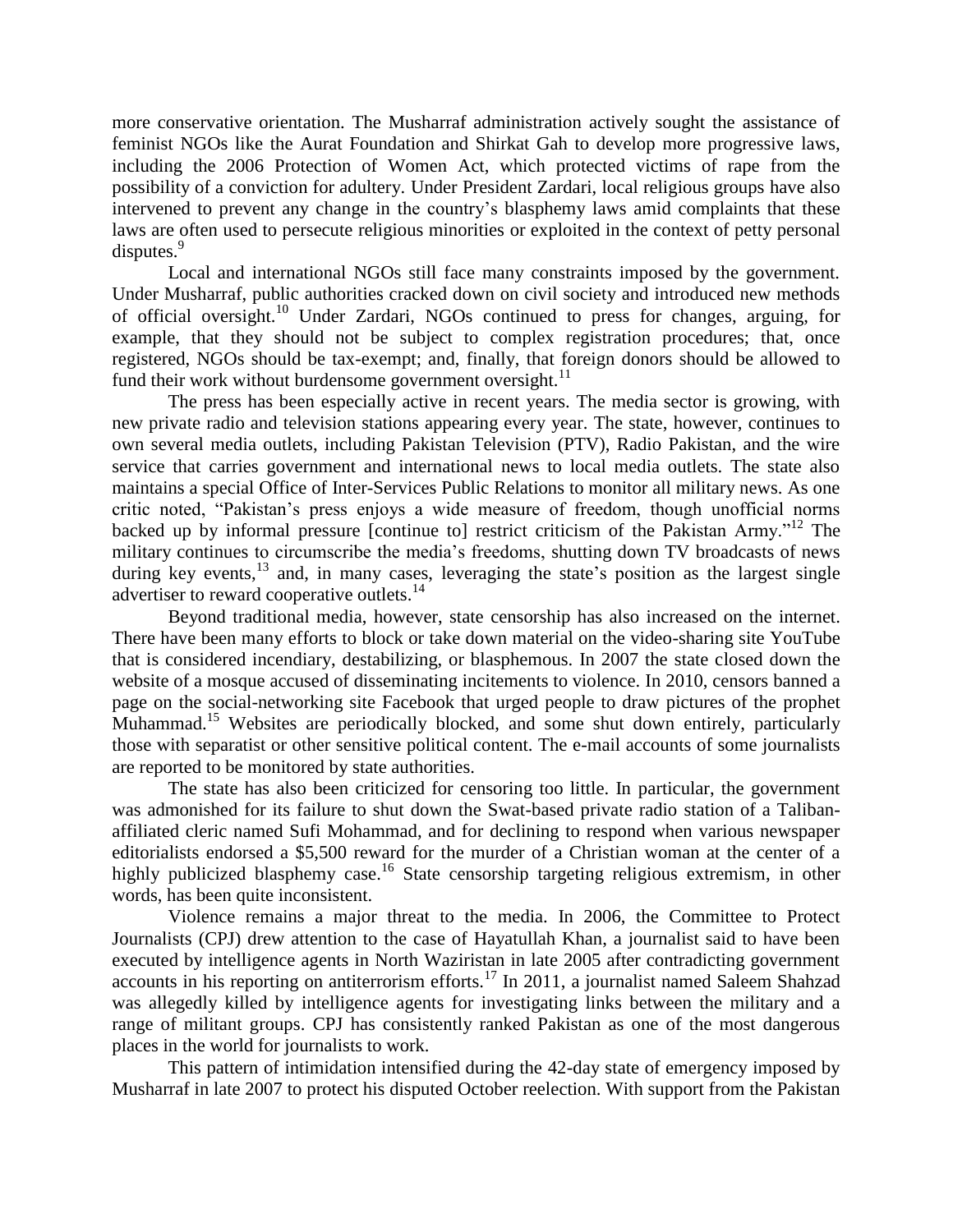Electronic Media Regulatory Agency (PEMRA) the government pulled several media outlets off the air until they agreed to sign a code of conduct prohibiting "anything which defames or brings into ridicule the Head of State" or armed forces as well as "any material … prejudicial to the ideology of Pakistan, [its] sovereignty, integrity, or security."<sup>18</sup> In addition, Musharraf briefly withdrew all public funding from two of Pakistan's largest newspapers, *Jang* and *The News*, to punish their parent company for the behavior of one of its television channels, GEO News, which hesitated to sign the new code.

Media advocacy organizations like Intermedia highlighted a brutal toll of violence in 2007, counting 357 journalists arrested, 123 assaulted, and 14 killed.<sup>19</sup> These attacks are often not fully investigated and there is perceived record of impunity for those who perpetrate violence against journalists.

After the PPP took power, it introduced legislation to remove Musharraf's media restrictions. However, the environment for journalists is still dangerous.<sup>20</sup> Conditions vary by province, but some parts of the country, like the FATA, remain unsafe, and journalists there are subject to intimidation from the military, intelligence services, and Islamist militants. While many of the legal protections for media were restored by 2010, journalists were still attacked for their role in exposing the dubious degrees held by individual members of Parliament. Indeed, despite such reprisals , private media since 2008 have continued to criticize the government very strongly—so much so that many have begun to argue that unprofessional and unethical journalism could destabilize the country's fragile civilian regime. $^{21}$ 

### **CIVIL LIBERTIES**

Efforts to protect civil liberties made some progress following the transition from military to civilian rule. Given persistent efforts by various entities to monopolize the political discourse, however, this progress has been limited. In recent years the level of violence perpetrated by state and nonstate actors has increased, particularly along the border with Afghanistan. Concerns have also been raised about extrajudicial executions perpetrated by the military in Khyber-Pakhtunkhwa and Balochistan, as well as attacks carried out by the Taliban. Separately, U.S. forces have reportedly made extensive use of drone aircraft to kill suspected militants in Khyber-Pakhtunkhwa, Balochistan, and FATA, and the procedures whereby Pakistani officials have authorized these attacks remain unclear. These strikes have prompted numerous questions about the use of extrajudicial killings in areas not officially identified as war zones.<sup>22</sup>

The role played by state security personnel in the assassination of public officials has also raised concerns. For example, a police bodyguard admitted to murdering Punjab governor Salman Taseer in early 2011, and an international investigation found, in April 2010, that the Pakistani authorities had obstructed a proper inquiry into the 2007 assassination of former prime minister Benazir Bhutto. Many arrests were made following attempted assassinations of Prime Minister Gilani in September 2008 and Religious Affairs Minister Hamid Saeed Kazmi in September 2009, but there have been no convictions to date. In most cases law enforcement agencies have failed to respond effectively to high-profile attacks on public officials.

Throughout the country there have been problems involving politically motivated violence. In Karachi, the state has failed to prevent hundreds of murders perpetrated by rival political parties. In Balochistan, the state has been implicated in the killing of senior political leaders like Nawab Akbar Khan Bugti, who was slain in a 2006 confrontation with the military.<sup>23</sup>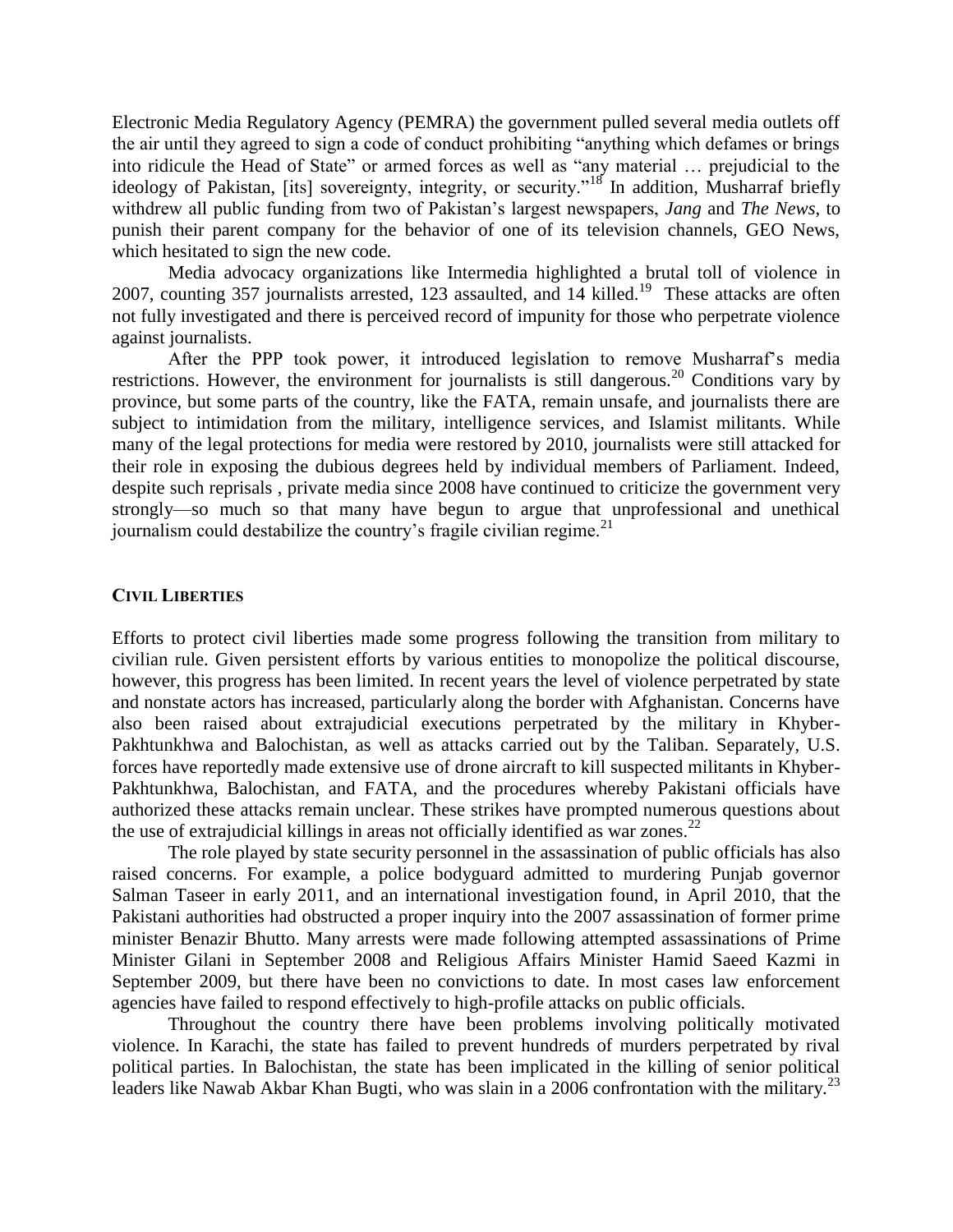Similarly, in parts of the Punjab, brutal cases of vigilante justice, often with alleged police complicity or indifference, have attracted special attention. During protests led by thousands of lawyers opposed to the dismissal of Chief Justice Chaudhry in 2007, and again in 2009, the demonstrators were harassed rather than provided with police protection.

Political opposition is both widespread and risky. Dissidents, including those who advocate greater regional autonomy, are subject to enforced disappearance, among other hazards. The state has also resisted full compliance with Chief Justice Chaudhry's orders to disclose the location of several hundred citizens alleged to have disappeared in Balochistan.<sup>24</sup>

In 2010, more than 50 percent of the prison population was said to be held in pretrial detention, often for periods longer than any sentence they might have received if convicted.<sup>25</sup> Additional reports describe cases of preventive detention for up to six months—or longer for those with alleged links to terrorist organizations—notwithstanding laws setting a limit of 90 days, or 180 days with court approval.

Prison conditions are appalling. Many prisons have been associated with gross human rights violations and feature chronic malnutrition, extremely tight shackles leading to gangrene and amputation, endemic physical abuse (including rape), and the routine use of torture.<sup>26</sup> In 2006, Pakistan's Parliamentary Commission for Human Rights (PCHR) visited Rawalpindi's Central Jail and found that "most prisoners showed signs of physical abuse," adding that "torture victims were rarely given medical treatment" and, apart from the cells allocated to very wealthy prisoners, overcrowding was a major problem.<sup>27</sup> There are a number of NGOs dedicated to supporting victims of human rights abuses by the state, the most prominent being the Human Rights Commission of Pakistan (HRCP). The courts remain less effective.

In addition to this pattern of abuse perpetrated by the state, there are concerns about the state's ongoing failure to protect citizens from violence perpetrated by nonstate actors, including human traffickers, criminal gangs, and militant groups. The 2002 Prevention and Control of Human Trafficking Ordinance, which aims to prohibit all forms of human trafficking, has focused on international sex trafficking and the trafficking of young boys to work as camel jockeys in the United Arab Emirates and Qatar. The state also uses its 1979 Emigration Ordinance to address the problem of internal trafficking, and Pakistan's Federal Investigation Agency (FIA) maintains a special antitrafficking unit. But, in 2006, several FIA officials were punished for facilitating trafficking.<sup>28</sup>

The most prominent form of violence in recent years has involved a rapidly expanding series of attacks by various terrorist organizations, from sectarian Islamists to affiliates of the Pakistani Taliban. The number of Taliban-related attacks increased dramatically under Musharraf, with one report citing more than 1,400 incidents that left more than 3,000 people dead in 2007 alone.<sup>29</sup> Since then, the number of attacks has continued to mount, with several deadly strikes every month. The targets have included Sufi Muslim shrines, international organizations, police stations, markets, and military facilities.

Several laws in Pakistan permit explicit forms of gender discrimination. The notorious Hudood Ordinances prescribe Qur'anic punishments for certain crimes, and Islamic laws concerning marriage, divorce, and inheritance are also recognized. The World Economic Forum ranked Pakistan 126 out of 128 in 2008, and 133 out of 134 in both 2009 and 2010, in its Global Gender Gap assessment of female economic participation.<sup>30</sup> Women continue to face enormous economic barriers, despite constitutional protection against gender discrimination in publicsector employment. The average wage for men is roughly 3.5 times higher than the average wage for women.<sup>31</sup> In 2009, the National Assembly and the Senate took steps to address this situation,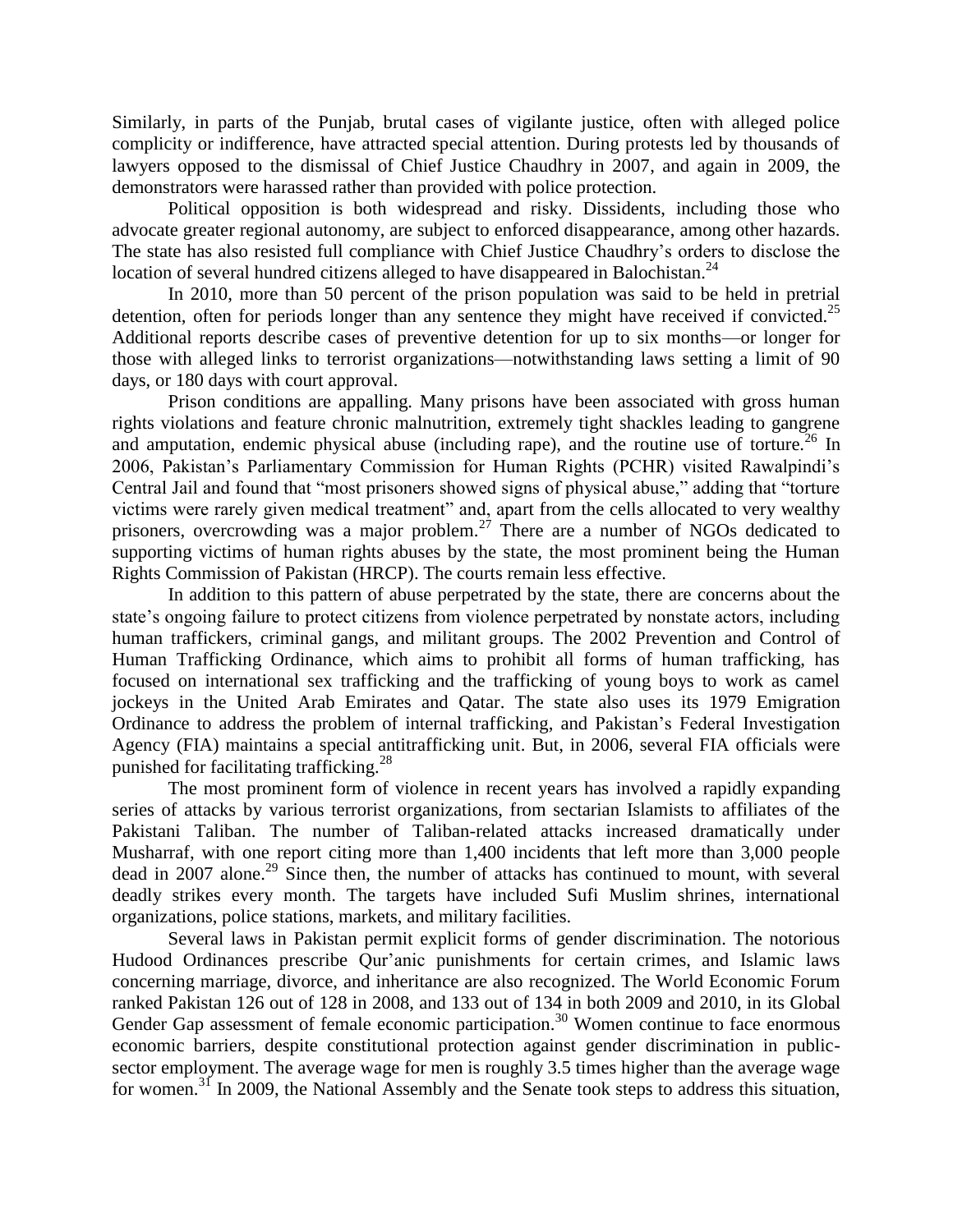introducing a 10 percent quota for women's employment in all public-sector entities and passing a law to prevent gender-based harassment in the workplace, including private homes employing domestic servants.<sup>32</sup>

In recent years the state has consistently failed to take proactive measures to combat endemic forms of gender-based discrimination. Exceptions include an effort to amend existing laws concerning rape to ensure that victims are not charged with adultery or fornication, as well as parliamentary declarations aimed at reducing the prevalence of forced marriage.<sup>33</sup> Such rules, however, have not been strongly enforced—a problem that has also thwarted attempts to reduce the incidence of honor killings. Every year human rights organizations document hundreds of cases of women being killed by family members for perceived moral or sexual transgressions.<sup>34</sup>

The state has taken incremental steps to address the needs of ethnic minorities. In April 2010 the North West Frontier Province was renamed Khyber-Pakhtunkhwa in an effort to recognize the heritage of the province's 75 percent Pakhtun majority. However, following the change, violent clashes erupted between Pakhtuns and the province's Hazara minority. Similarly patterns have emerged in Sindh and Balochistan.<sup>35</sup> The National Finance Commission (NFC) sought to redress ethnic grievances at the provincial level by ensuring that the distribution of federal resources would not be defined by population figures alone, but also by different degrees of economic development.

In recent years small efforts have also been made to recognize the rights of sexual minorities. For example, a 2009 Supreme Court decision recognized the basic human rights of transgender citizens known as *hijras*. In a more general sense, however, sexual minorities suffer from serious and often violent forms of discrimination, not only informally, but also formally through colonial-era laws that criminalize consensual adult homosexual activity. The disabled, like women, have a number of very poorly enforced privileges, including a 2 percent quota in federal and provincial government employment.<sup>36</sup>

Pakistan is an Islamic state, but by law citizens of many different faiths are free to worship as they please. The population is made up of Sunni Muslims (70–80 percent), Shiite Muslims (15–25 percent), Hindus (1–2 percent), and Christians (1–2 percent). Historically, the country's various religious communities have coexisted in relative peace, but there are important exceptions to this trend. The first exception is related to a heterodox Muslim sect known as the Ahmadis, who are forbidden under a special 1974 constitutional amendment from identifying as Muslims. The second concerns the legal status of those who convert from Islam to another system of belief. Under existing laws, "apostates" are threatened with death.

As an Islamic state, the government is deeply involved in religious affairs, including the appointment of those who preside over public religious institutions. In recent years, however, the government has also faced considerable pressure—particularly but not exclusively from the United States—to regulate its private religious institutions more aggressively. Under Musharraf some steps were taken to regulate the work of private religious schools (madrasas). For the most part, however, these efforts were ineffective. The state has largely opted to keep its distance from private religious organizations, using hands-off incentives to advance its domestic and foreign policy objectives. With the exception of the Ahmadis, the state has not sought to restrict any specific form of religious practice, but it has failed to protect religious minorities when they are threatened or abused by nonstate actors.<sup>37</sup>

The constitution guarantees a general right of assembly. However, the Ahmadis continue to face restrictions on their right to gather for religious purposes. Freedom of assembly has also been infringed for non-Ahmadi citizens in extraordinary circumstances. The state banned public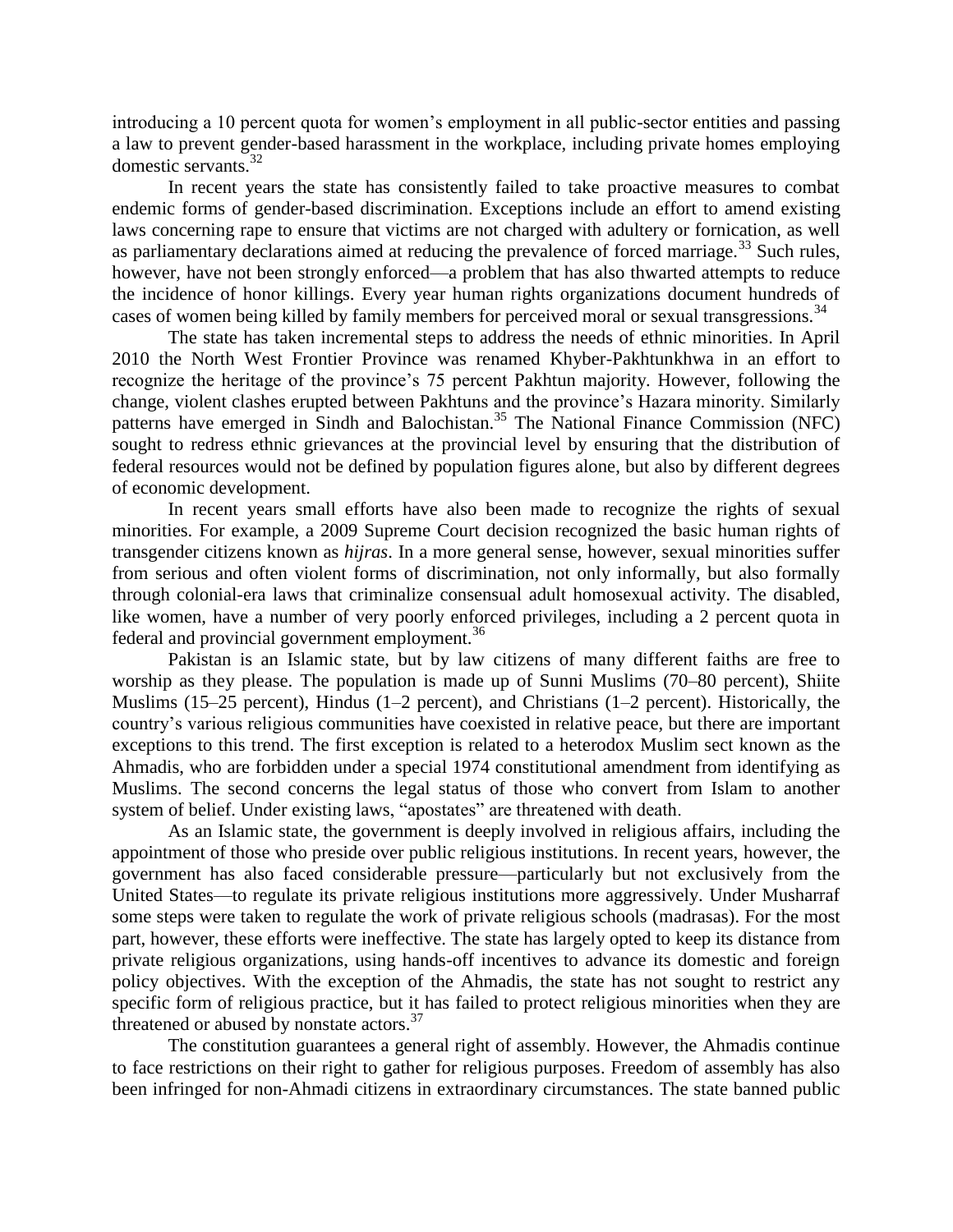assemblies in an effort to prevent mass protests, for instance, during the state of emergency imposed by Musharraf in November 2007, <sup>38</sup> after the assassination of Benazir Bhutto in December 2007,<sup>39</sup> and when lawyers pressed for the restoration of Chief Justice Chaudhry in March 2009,<sup>40</sup> Since March 2009, however, freedom of assembly has not been systematically restricted—not for political parties, nor for those protesting Pakistan's relationship with the United States, nor for civic and business associations.<sup>41</sup>

In principle, the constitution guarantees a basic right to unionize. In practice, this right has been restricted for various groups, including agricultural workers—who account for nearly 50 percent of the workforce—and those employed in the informal industrial sector.<sup>42</sup> Union organization has also been hampered by legal requirements stipulating that 25 percent of those employed within a given establishment must agree to unionize before the group can be registered. Even the union rights granted under the law have not been protected in practice.<sup>43</sup>

### **RULE OF LAW**

The rule of law was crippled by the Musharraf regime, and while it has begun to recover, it remains very weak. Under Musharraf, and especially during the last two years of his rule, the judiciary was severely constrained. Initially, the courts were called upon to endorse the terms of military rule under a familiar legal justification known as "the doctrine of necessity"; for example, in 2002, a Provisional Constitutional Order (PCO) required Supreme Court judges and provincial High Court judges to swear an oath of allegiance to Musharraf as the presiding head of state. The dismissal of Chief Justice Chaudhry in March 2007, however, set in motion a series of events that led to the collapse of Musharraf's regime along with a series of efforts to restore the rule of law.

Chief Justice Chaudhry was removed after he indicated his willingness to hear a set of cases that challenged the constitutionality of the 2002 LFO and the military's conduct more generally; these cases included a series of investigations into the role of Pakistan's intelligence agencies in the enforced disappearance of several hundred activists as well as the army's role in approving a U.S. campaign of drone aircraft strikes in Khyber-Pakhtunkhwa and FATA.<sup>44</sup> The lawyers' movement that emerged to demand Chaudhry's reinstatement reflected how far the judiciary had moved in the direction of independence, and again the courts sought to assert their autonomy after the military regime was replaced: within just a few months of Chaudhry's 2009 reinstatement the Supreme Court declared that the October 2007 NRO was legally null and void, challenging the legal protections enjoyed by Zardari.

Legislative and judicial elites in Pakistan continue to debate the most appropriate degree of judicial independence. Chaudhry's tenure, for example, fed concerns that the Supreme Court was increasingly acting without regard for the primacy of the National Assembly in Pakistan's constitutional system. In fact questions about who should be responsible for appointing and dismissing judges were at the center of a particularly enduring contest between the chief justice and the National Assembly. Those who, like Zardari, found themselves threatened by the restoration of corruption cases following the nullification of the NRO tended to favor the legislature. Under a constitutional compromise reached in 2010, however, a judicial commission chaired by the chief justice was charged with identifying nominees for judicial positions. These selections must pass through a new parliamentary committee, meeting in camera, before being endorsed and formally appointed by the prime minister. If a nominee is rejected, the reasons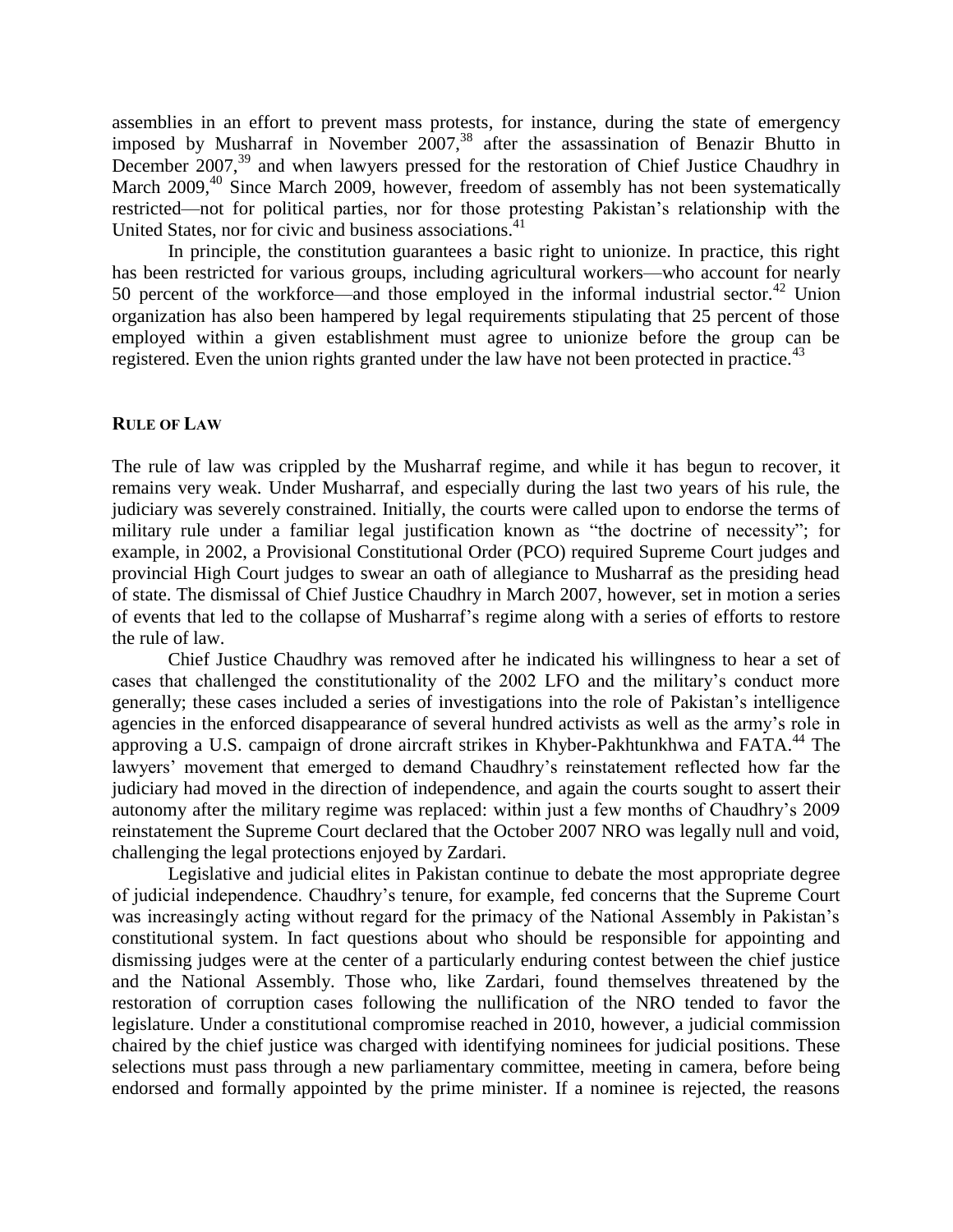behind the decision are subject to review by the courts.

The ability of each court to enforce its decisions, however, remained weak even as the judiciary began to carve out a greater degree of independence at the highest levels of the state. In 2007, for instance, Chief Justice Chaudhry struggled to compel the national security establishment to disclose the location of citizens who had disappeared, and in 2009 he was unable to enforce an order requiring the government to notify authorities in Switzerland that the amnesty initially granted to Zardari had been annulled. Arguing that incumbent presidents were constitutionally immune from prosecution, the PPP-led government failed to contact the Swiss, leading many to argue that the PPP was acting in contempt of court.<sup>45</sup>

Judicial and law enforcement agencies are often beholden to political, bureaucratic, and military elites. Local judges and police officers routinely complain that they are powerless to resist the influence of local notables with close ties to more senior figures. In many cases, they feel compelled to take bribes, as their basic remuneration package is not sufficient to provide adequate housing for their families. The weakness of most judges also allows the legal system to be exploited for extralegal purposes.<sup>46</sup> Many prisoners are held on trumped-up charges as a form of economic or political leverage until a compromise can be reached outside of the courts. Citizens reportedly bribe police officers to detain others in the context of personal disputes, and some officers arrest individuals on false charges to extort bribes for their release.<sup>47</sup>

One of the clearest challenges to the rule of law in Pakistan is reflected in the increasing number of blasphemy cases. Any action that may upset religious feelings, in particular any offense to the prophet Muhammad or his family, can be characterized as blasphemy. In many cases, however, judges involved in such cases fear for their safety in the face of credible threats issued by local notables and religious leaders. They often find it impossible to resist convictions based on flimsy evidence and the imposition of extremely harsh sentences including the death penalty. It is not uncommon for those convicted of blasphemy in the lower courts to spend several years on death row, after which they are almost invariably released by the higher courts on appeal.<sup>48</sup> No one has yet been executed for blasphemy, although some of those accused or convicted have been killed by vigilantes in local jails, courts, and communities. The practices surrounding blasphemy laws amount to a clear crisis for the Pakistani legal system, in which the interconnectedness of local courts, elites, and religious organizations comes at the expense of fair and impartial justice.

By law, prisoners are considered innocent until proven guilty, but this basic principle has not been guaranteed in practice. The most familiar exceptions have involved those tried by the National Accountability Bureau (NAB), where a presumption of guilt prevails,<sup>49</sup> as well as female victims of rape, who, until the promulgation of the Protection of Women Act in 2006, were often considered guilty of adultery or fornication on the basis of medical evidence indicating sex outside of marriage. Human rights organizations noted that some 80 percent of all female prisoners at the time of the law's passage were awaiting trial for adultery-related offenses.<sup>50</sup>

State officials and others have also raised concerns about due process. Officials have complained of unexplained disappearances and the transfer of detainees via extraordinary rendition to places like the U.S. military base in Guantanamo Bay, Cuba. In addition, the practice of false "encounter" killings, in which accused criminals are killed extrajudicially in staged gun battles, remains all too common.<sup>51</sup> Informal justice mechanisms, including private jails, are also maintained outside of the judicial system. For example, in the summer of 2008, two senators defended the work of an informal dispute-resolution forum in Balochistan after it sentenced five women to death without any resort to the formal legal system whatsoever.<sup>52</sup>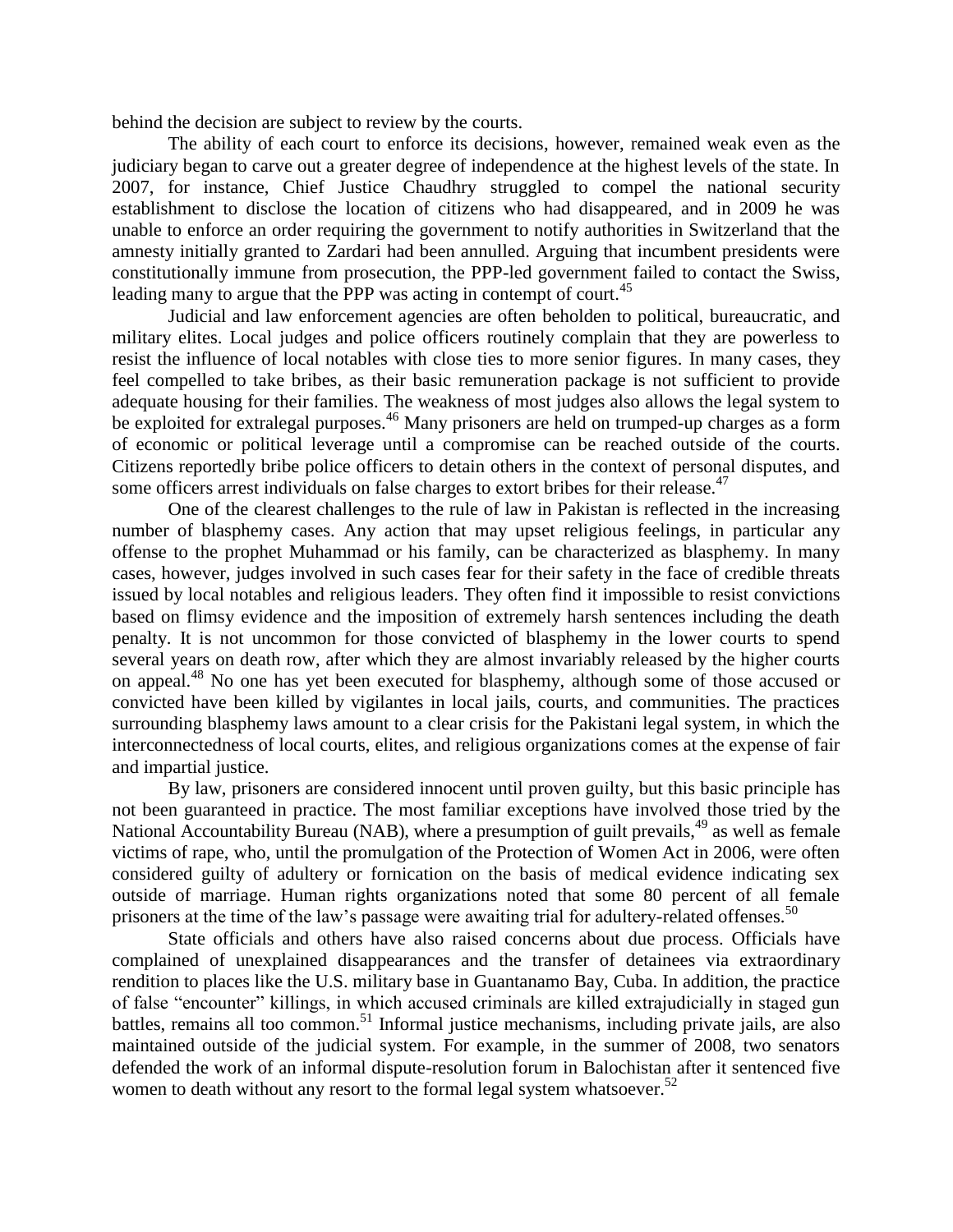By and large, litigants have access to independent legal counsel, though there is some regional variation. In FATA, for instance, tribal councils (*jirgas*) must be convened by government-appointed political agents without the presence of lawyers, and of course those detained in secret facilities are denied access to legal counsel. Even open courts with defendants represented by the most powerful lawyers in the country often struggle to ensure the procedures they encounter are fair.

Members of the parliamentary opposition have argued that ongoing public-accountability campaigns are but a vehicle for politically motivated witch hunts. This accusation received some support when the list of those prosecuted by the National Accountability Bureau (NAB) under Musharraf was made available in 2006, showing that opposition politicians were more likely to be prosecuted.<sup>53</sup> Former NAB chief Shahid Aziz, a retired general, explained in an interview with *Dawn* that he was often pressured to close cases against pro-Musharraf politicians and businessmen. He was also instructed to abandon cases against top opposition figures like Benazir Bhutto because influential diplomats from the United States and the United Kingdom were working on a political reconciliation between Bhutto and Musharraf.<sup>54</sup> This pattern of politically motivated legal proceedings also extended to prosecutions for tax evasion, which is reportedly rampant among the country's elite.<sup>55</sup>

Before 2008, there was no effective civilian control over the military. Even after Musharraf's resignation most state policies pertaining to defense and security were still tightly controlled by the army. When Prime Minister Gilani ordered the head of Pakistan's Directorate for Inter-Services Intelligence (ISI) to meet with his Indian counterparts after the terrorist attack on Mumbai in November 2008, his order was ignored. Similarly, when Gilani expressed his support for a generous aid package from the United States that called for greater civilian control over the military, the military launched a massive public relations campaign to suggest that the civilian government sought to compromise the country's sovereignty.<sup>56</sup> The offending clauses in the bilateral aid agreement were later diluted with the help of an explanatory memorandum.

The Pakistan Army still functions almost as a parallel regime, following a parallel system of rules.<sup>57</sup> Musharraf has not been tried for any of the crimes he may have committed during his time in power. Instead he has simply gone into exile. Efforts to prosecute him are seen as a threat to the military as a whole, and given the enduring role of senior officers in the political life of Pakistan, any threat to the military has so far been deemed politically inadvisable. During his tenure, Musharraf sought to shift local control over district-level police officers from unelected bureaucrats toward elected representatives, particularly in the context of a large-scale administrative restructuring program known as the Local Government Plan (LGP). This push for electoral oversight, however, was blamed for exacerbating the politicization of the police. After the return to civilian rule in February 2008, the LGP was scrapped.<sup>58</sup>

The state is broadly committed to the enforcement of civil contracts and the protection of property rights; however, at the local level, enduring patterns of debt servitude and bonded labor leave some citizens unable to secure their property at all. In addition, many property documents are fraudulent: for example, landowners routinely conspire with bureaucrats to misrepresent the size of their landholdings.<sup>59</sup>

Land-seizure mafias known as *qabza* groups also operate on the margins of the federal and provincial bureaucracy to deprive private citizens of their land. These organizations bribe officials responsible for maintaining land records to create new documents that can withstand a common sequence of litigation in the courts, with some of the associated financial gains passing to locally elected representatives who agree to relax their oversight of the bureaucracy. In due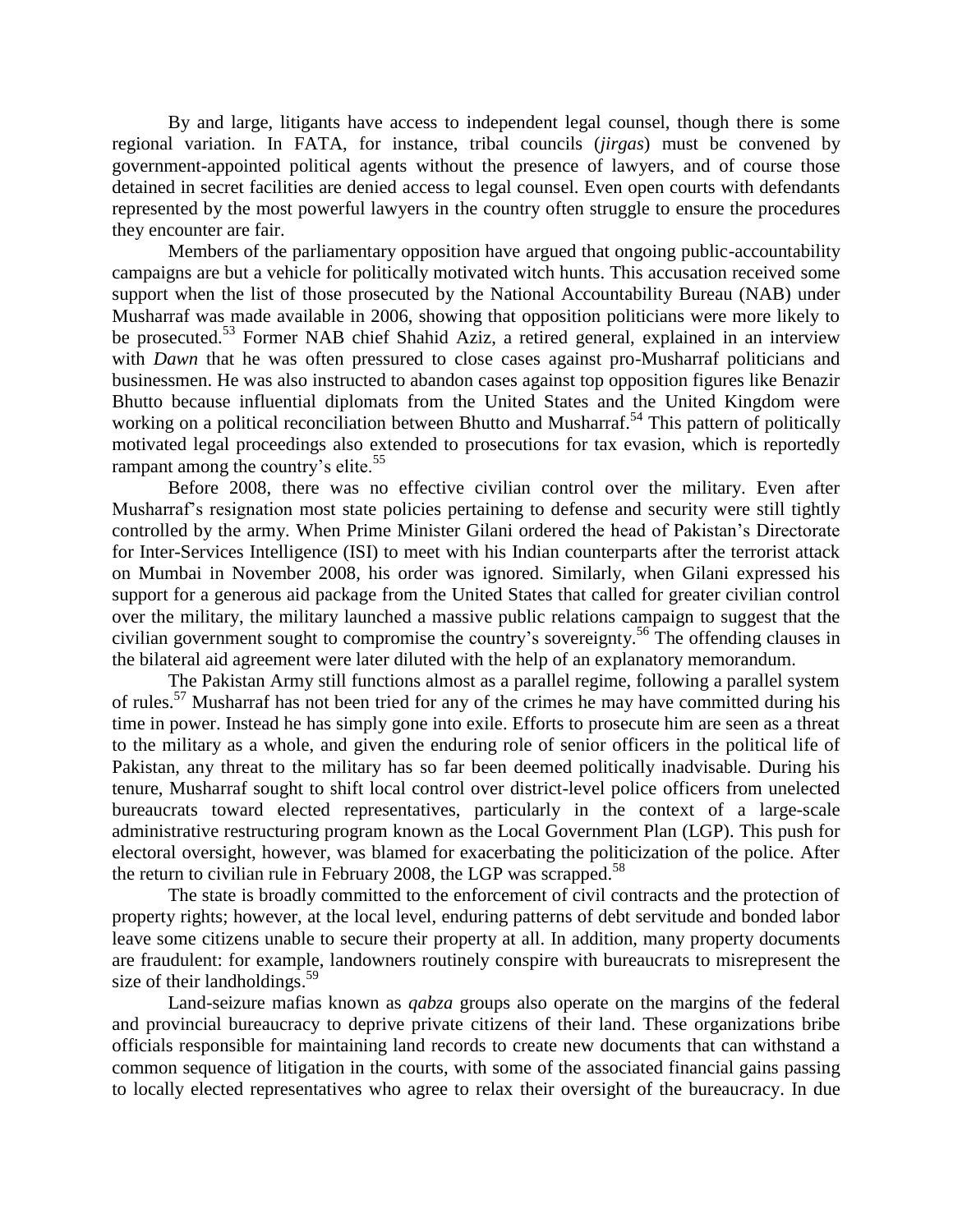course, the courts simply issue a judgment based on the documentary record before them to provide a measure of formal legal cover for the fraud.<sup>60</sup>

In recent years, some effort has been made to strengthen the judiciary through training focused on reducing delays, judicial administration, and gender issues, in particular through a legal reform program funded by the Asian Development Bank from 2001 to 2009. Even despite such efforts, however, the rule of law remains deeply contested from many different angles.

#### **ANTICORRUPTION AND TRANSPARENCY**

Anticorruption efforts in Pakistan have been highly politicized. State agencies tasked with investigating corruption have been consistently pressured into complying with regime directives or staffed with partisan officials. Under Musharraf the ostensibly autonomous NAB was widely criticized for its blatant partisanship.<sup>61</sup> Since the shift to civilian rule, elected officials within the PPP have hesitated to reinforce existing anticorruption efforts because they could face charges themselves, particularly after the elimination of the amnesty included in the NRO.

Public concerns about lack of accountability extend to all levels of the government, from suspicions of large-scale graft among top leaders to petty corruption by police and local bureaucrats. Local political elites also enjoy privileged access to specific forms of impunity, and lawbreakers in general are often able to bribe authorities to avoid punishment.

Aside from the military the state itself is not deeply involved in proactively managing the economy. Since a reversal of efforts to nationalize industrial production in the 1970s, the number of state-owned enterprises has remained small—by most accounts fewer than  $10^{62}$  However, the 2006 sale of the state-owned Pakistan Steel Mills drew attention to corruption within the privatization process. Almost immediately after the move to privatize the mills, allegations of corruption began to swirl around Musharraf and his prime minister, Shaukat Aziz, who were accused of drastically undervaluing the assets for sale and granting tremendous tax breaks to the buyer.<sup>63</sup> The Supreme Court later struck down the sale.

The growing relationship between public-sector agencies and local organized criminal groups is a serious problem. In addition to collaboration with land-seizure groups, public agencies are often enlisted in the illegal trade of natural resources. A number of officials in North West Frontier Province were arrested in 2007 for colluding with criminals engaged in harvesting timber from protected forests.<sup>64</sup>

The most prevalent form of corruption, however, centers on tax evasion. This problem has increased since 2008, primarily due to the lack of up-to-date land revenue surveys and the fact that so-called agricultural income is scarcely taxed at all. The agricultural law has led many urban residents, including industrialists, bankers, and bureaucrats, to secure small plots of land and report their business income as agricultural income. <sup>65</sup> In 1997 the World Bank compelled the Punjab provincial government to introduce a modest agricultural income tax as a condition for a major loan. But, according to one report, very few landowners actually paid.<sup>66</sup> The situation has only worsened, and by 2010 even U.S. Secretary of State Hillary Clinton contended that "Pakistan cannot have a tax rate of 9 percent of [gross domestic product] when landowners and all of the other elites do not pay anything or pay so little it's laughable."<sup>67</sup>

In addition to this international focus, internal agencies have also reported on the prevalence of tax fraud. In 2010, the auditor general assigned blame to the Federal Board of Revenue (FBR) and its perceived inability to generate accurate data. The auditor's office found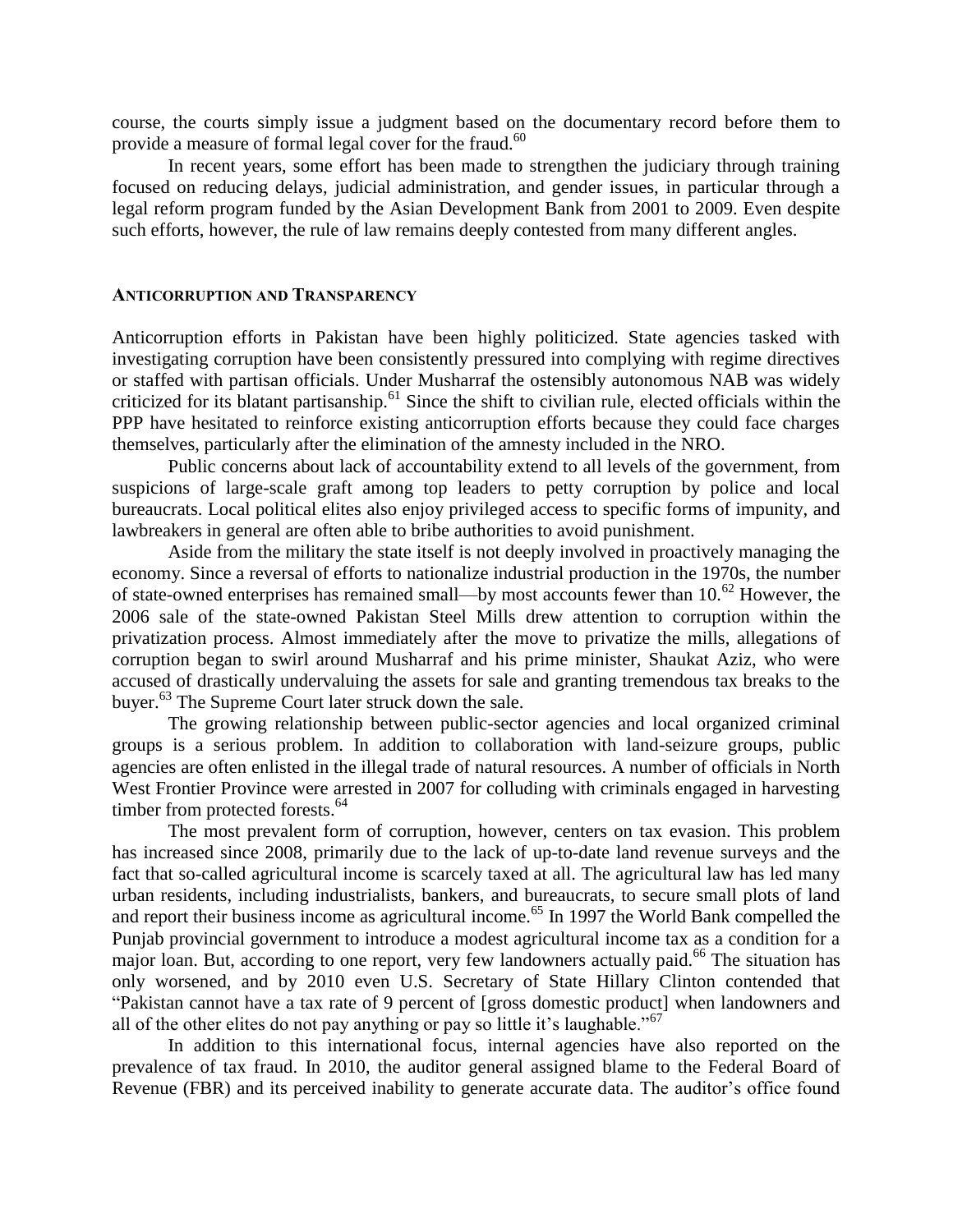that the FBR aided tax evasion by underestimating tax liabilities and accepting false claims of losses. In Karachi alone 28 individuals were reported to have evaded more than \$199 million in taxes this way—a loss to the treasury that exceeded the country's total education budget for the year.<sup>68</sup> In 2008, the *Nation* reported that "tax evasion has been estimated at [\$8.1 billion], which was almost half the total collected and roughly equivalent to the country's annual deficit."<sup>69</sup> By 2010, this total had risen to nearly \$9.5 billion, or \$1.2 billion more than the projected deficit.<sup>70</sup> Tax evasion continues to plague Pakistan and stands as a glaring example of the government's inability to enforce the law consistently.

In an effort to stem corruption by elected officials members of Parliament are legally required declare their assets to the ECP each year. This process is relatively transparent, but in many cases official declarations lack credibility. In 2010, several politicians were taken to task for the content of their declarations. They included former prime minister Sharif, who reported that he paid no income tax at all for the three years prior to 2007, and Prime Minister Gilani, who noted that he paid just \$1,000 in the 2008–09 fiscal year. Neither case was subjected to further scrutiny. $71$ 

In 2010 the Pakistan Institute for Legislative Development and Transparency (PILDAT), an NGO, prepared a report entitled *How Rich Are Our MNAs?* It revealed that the average net worth of a Pakistani lawmaker was roughly \$900,000, leading others to report that this figure had "nearly doubled from [that]  $\ldots$  of the previous parliament."<sup>72</sup> Several politicians complained that the reporting was biased, demanding to know why PILDAT did not publish similar details regarding the military, the judiciary, and the bureaucracy. The institute simply noted that the data regarding these other groups were not yet subject to legally mandatory forms of disclosure.<sup>73</sup> PILDAT's reports, however, show a shift toward a more open dialogue on anticorruption and transparency efforts.

In general, the state has done a poor job of enforcing a clear separation between public and private interests. Incumbent officials, for instance, have often used their influence to stifle investigations of corruption. The most egregious cases emerged in the wake of two major natural disasters: a devastating earthquake in 2005 and record-breaking floods in 2010. In both cases, important questions were raised about the extent to which public-sector relief funds were diverted to serve the private interests of lawmakers living in the affected areas. Several allegations of corruption involving the Earthquake Reconstruction and Rehabilitation Authority (ERRA) were referred to a special standing committee within the National Assembly for review.<sup>74</sup> During the 2010 floods, after noting that many corruption-wary citizens had decided to bypass the prime minister's flood relief fund in favor of local religious organizations, even the U.S. Agency for International Development (USAID) commissioned Transparency International (TI) to follow and report on the fate of its bilateral flood aid.<sup>75</sup>

Pakistan's ranking in TI's annual Corruption Perceptions Index has not improved since 2007. In 2008, just one year the country ratified the UN Convention against Corruption (UNCAC), Pakistan was ranked 134 out of 180. It fell to 139 out of 180 in 2009, and 143 out of 178 in the 2010 index.<sup>76</sup>

The primary institution responsible for addressing corruption, the National Accountability Bureau, remains heavily politicized, but Pakistan's auditor general has recently moved to fill the gap. In 2010 the auditor unearthed more than \$3.8 billion in financial irregularities among federal ministries and departments, particularly in the FBR.<sup>77</sup> Unfortunately, the auditor's annual report is often buried in the Public Accounts Committee of the National Assembly and forgotten, ensuring that actual prosecutions and convictions, even at the lowest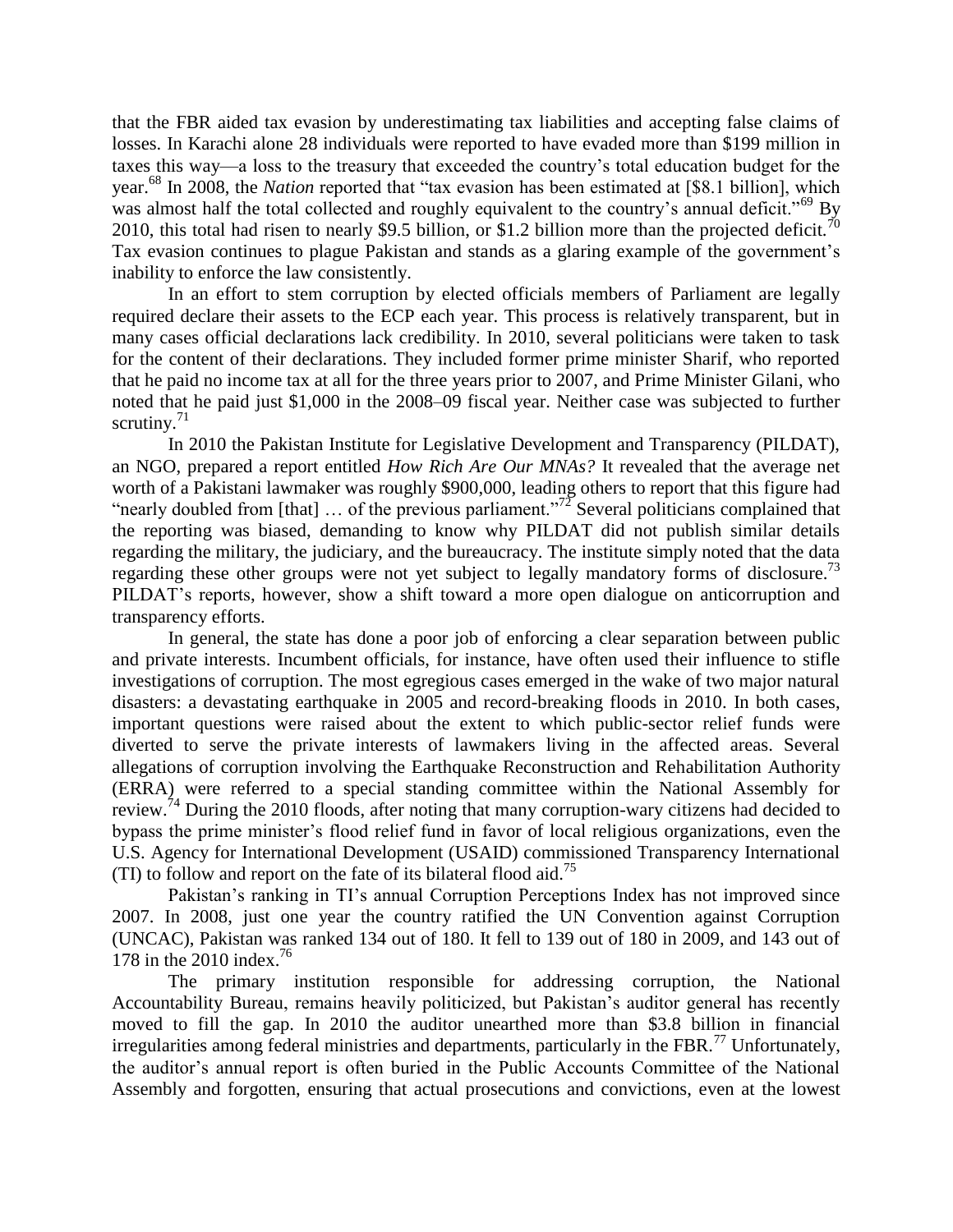levels, are rare.

Private media outlets, however, are increasingly emerging as effective government watchdogs—particularly at the district and subdistrict levels. However, journalists and activists who attempt to expose high-level cases of corruption do so at great risk. In 2010 the leader of TI-Pakistan, Syed Adil Gilani, received numerous death threats for his efforts to uncover cases of malfeasance, including \$2 billion worth of bidding irregularities at local power plants and a scandal that disgraced the chairman of a steel mill.<sup>78</sup> Officials also blamed TI for "undermining" the country's sovereignty" by giving Pakistan a low score in the Corruption Perceptions Index. Lawmakers in Sindh went so far as to pass a resolution calling TI's index "a conspiracy against the country.<sup>"79</sup> While media outlets are making some progress in combating corruption, in other words, they are limited by a hostile state bureaucracy.

There are few official avenues through which citizens can complain of graft. Since 1983 there has been a federal ombudsman tasked with investigating complaints of corruption in education, employment, and health services, and today, complaints can be lodged online or via a toll-free telephone hotline.<sup>80</sup> Claims focused on other parts of the state, however, are less welcome, and those relating to defense remain completely off limits. Official means of redress remain highly underdeveloped, although they have been used successfully in a few cases. Most complaints do receive a response within a year, but again, the office of the ombudsman has limited enforcement power. If the ombudsman concludes that a department has failed to implement his orders, he can only refer the matter to the president, at which point political considerations often trump anticorruption goals.<sup>81</sup>

In 2002 Pakistan became the first country in South Asia to supplement existing constitutional provisions on freedom of information—for example, Article 19A within the 18th Amendment—with an explicit Freedom of Information (FOI) Ordinance. The ordinance was introduced at the behest of the Asian Development Bank as a condition for a loan package, but it remains largely perfunctory. In particular, it excludes provincial records as well as anything related to defense. In fact the ordinance is rarely used by citizens to obtain access to state-based information.<sup>82</sup>

The federal budget-making process is largely transparent, allowing for extensive scrutiny by the legislature. However, the discretionary portion of the budget is very small, with basic debt servicing and classified allocations for the military accounting for nearly 50 percent of the budget. Civil society organizations like PILDAT have led recent efforts to render the budgetmaking process more accessible, in many cases by sponsoring tailored briefings for lawmakers from each major party.<sup>83</sup>

Unlike discretionary budget allocations, however, records of actual public-sector expenditures remain hidden. The bidding processes for government contracts are also a matter of great public concern, particularly in the wake of reports detailing bidding irregularities at Pakistani power plants and devastating media interviews that exposed enormous improprieties, such as a 2008 interview conducted by GEO News with former Pakistan Steel Mills chairman Abdul Qayyum, a retired general. $84$  The most prominent case of irregular government contracting, however, grew out of a series of arms deals with France during the 1990s. After these deals—along with their commissions and alleged kickbacks—were cancelled, eleven French engineers were killed in an attack on their hotel in Karachi. The case is still under investigation in France.

The challenges that Pakistan faces are characteristic of highly centralized states suffering from extremely low levels of public legitimacy. State power is both socially shallow and closely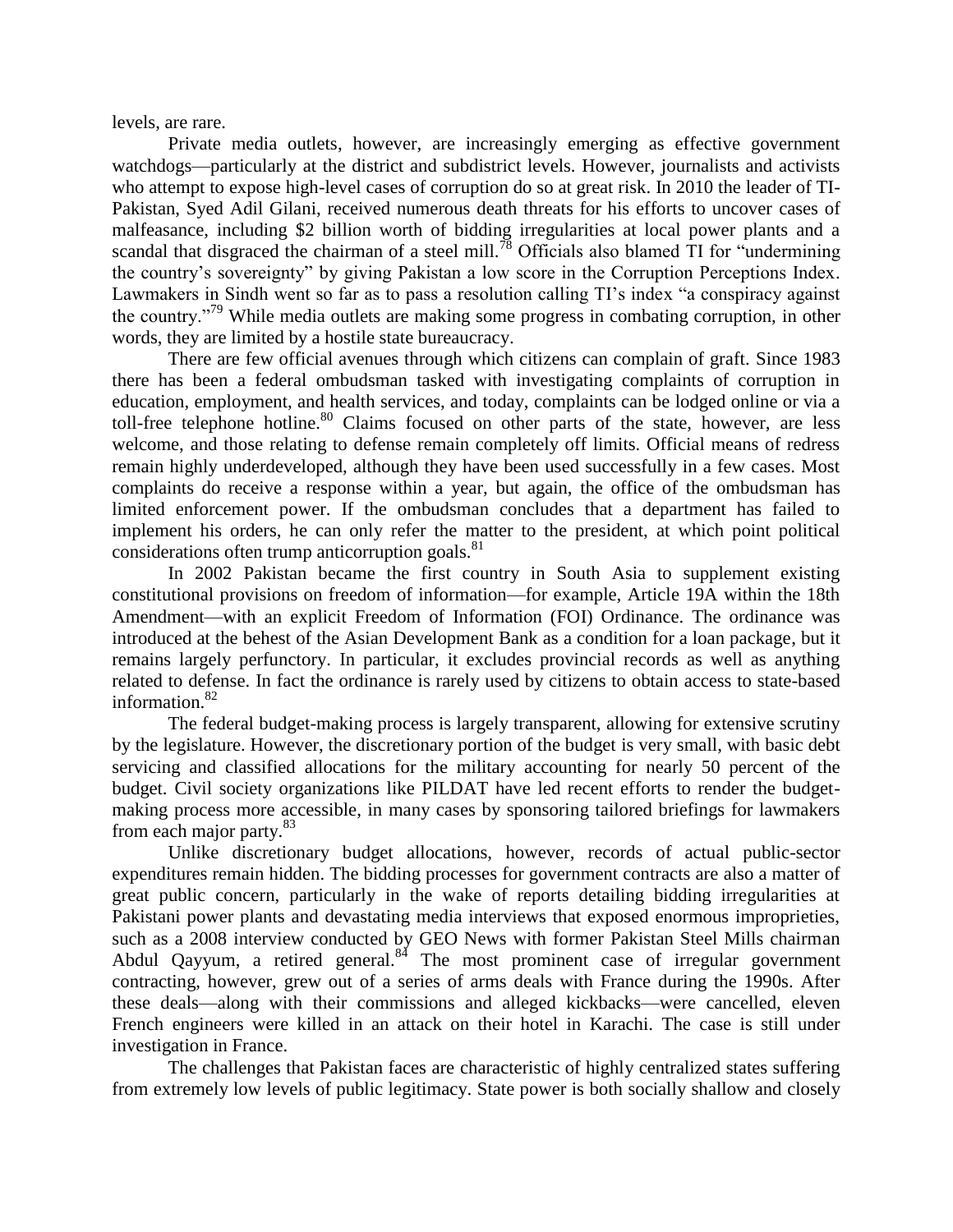tied to the use of violence. The state is ubiquitous, but its writ is constantly defied by elites. The past five years have featured high levels of political instability, as competing military and civilian factions have struggled to capture the state. Future years should be used to establish a wider distribution of political power coupled with a general commitment to freedom and the principles of civilian rule.

# *Recommendations*

- Complete an up-to-date voter registration list and strengthen both the independence and transparency of the ECP.
- Remove exclusionary requirements for elected representatives (for example, the rule stipulating that members of Parliament must hold a university-level degree).
- Extend the application of the Political Parties Act to FATA.
- Simplify the registration process for NGOs and allow registered NGOs to enjoy tax-exempt status in exchange for rigorous auditing procedures.
- Vigorously prosecute cases involving the physical abuse of journalists.
- Take steps to address enforced disappearances and cases of arbitrary detention.
- Radically improve existing prison conditions.
- Eliminate bonded labor.
- Deploy every available economic and political resource to reduce the violence perpetrated by militant groups affiliated with the Taliban.
- Remove the legal restrictions that are used to target religious and sexual minorities.
- Promote civilian control over foreign policy.
- Create a balanced committee of military and civilian representatives to oversee existing intelligence services.
- Tie generous salary increases for district-level judges to rigorous performance incentives established by the Supreme Court.
- Revise existing blasphemy laws to make the registration of new cases more difficult and punish those who lodge allegations that are fraudulent.
- Computerize existing land records after negotiating redeployment or severance contracts with local recordkeepers.
- Strengthen the revenue base of the country by restoring the accuracy of existing land-revenue records and taxing agricultural income.
- Enhance public scrutiny of the FBR.

 $\overline{\phantom{a}}$ 

- Extend asset-declaration requirements to military officers, senior bureaucrats, and superior court judges.
- Reinforce the strength of the auditor general's office.
- Improve access to information through a strengthening of the Freedom of Information Act and publish federal and provincial government expenditures online.

<sup>&</sup>lt;sup>1</sup> In Pakistan, presidents are elected indirectly by an electoral college composed of members of the Senate, the National Assembly, and the provincial assemblies.

<sup>&</sup>lt;sup>2</sup> Human Rights Watch (HRW) reported "extensive government transfers and postings of judges" in violation of

<sup>&</sup>quot;legal provisions banning postings and transfers after the announcement of the election schedule." The Election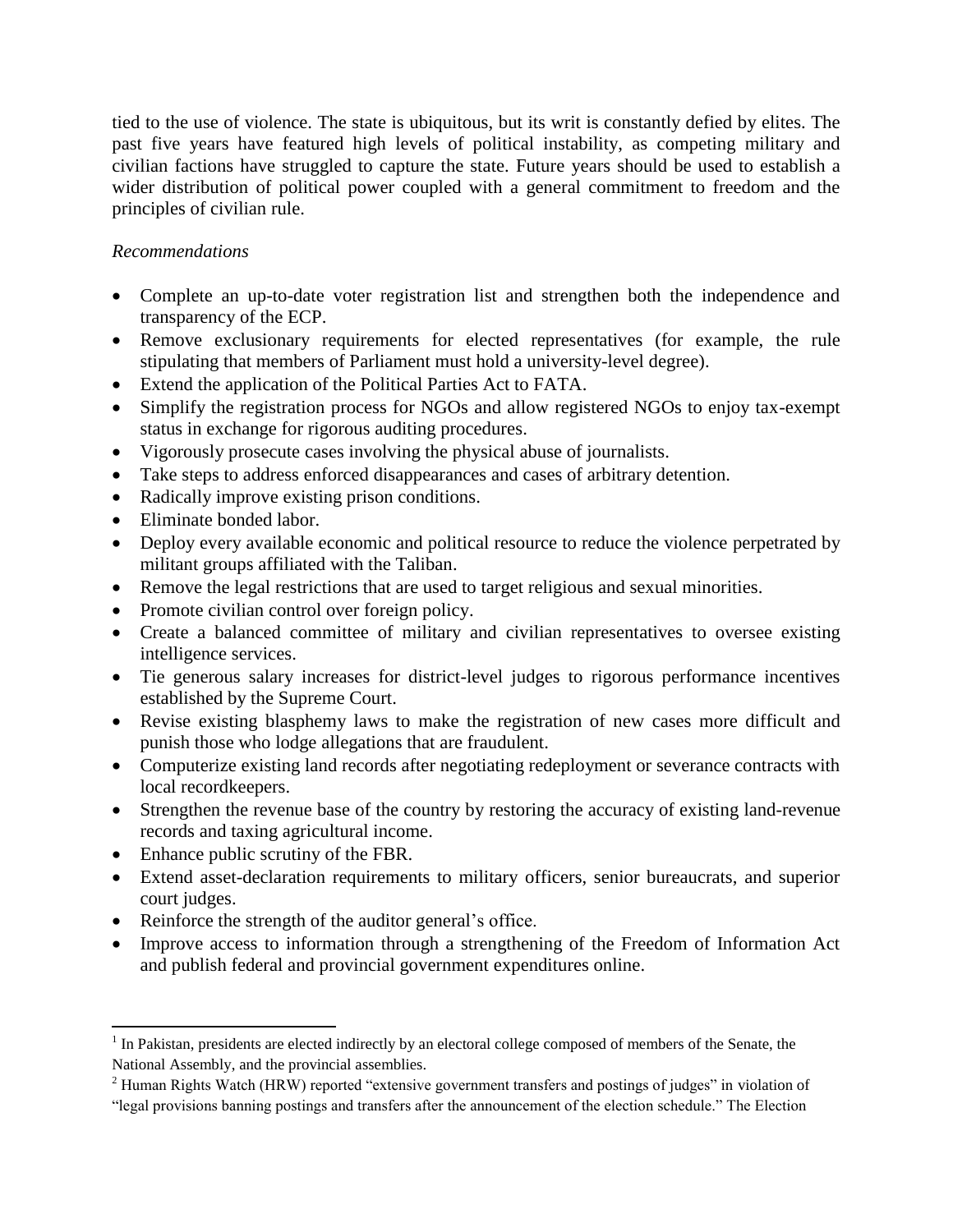Commission, however, insisted that it was powerless to act if local judges failed to pass along complaints. See HRW, "Pakistan: Election Commission Not Impartial," news release, February 12, 2008,

[http://www.hrw.org/news/2008/02/10/pakistan-election-commission-not-impartial;](http://www.hrw.org/news/2008/02/10/pakistan-election-commission-not-impartial) European Union Election Observation Mission (Pakistan), *Preliminary Statement: Pakistan Holds Competitive Elections Despite Significant Problems with Election Framework and Environment* (Islamabad: European Union, February 20, 2008), 5,

http://www.eueompakistan.org/PDF/preliminary/Preliminary%20Statement%20Pakistan%2020%20February2.pdf.

3 See Democracy International, *U.S. Election Observation Mission to Pakistan: General Elections 2008* (Bethesda, MD: Democracy International, May 2008), 2,

http://www.democracyinternational.com/sites/default/files/U.S.%20Election%20Observation%20Mission%20to%20 Pakistan%20General%20Elections%202008%20Final%20Report.pdf; European Union Election Observation Mission (Pakistan), *Preliminary Statement*, 5; HRW, "Pakistan: Election Commission Not Impartial."

<sup>4</sup> European Union Election Observation Mission (Pakistan), *Preliminary Statement*, 7; Democracy International, *U.S. Election Observation Mission to Pakistan*, 5.

<sup>5</sup> Pakistan Institute of Legislative Development and Transparency (PILDAT), "Prime Minister's Continuing Election Rallies and Election Commission's Inaction Are Severely Damaging the Credibility of Democratic Process," news release, August 24, 2010, [http://www.pildat.](http://www.pildat/) org/eventsdel.asp?detid=397.

<sup>6</sup> "Sporadic Violence, Heavy Police Presence, Incidents of Fraudulent Voting Mark Vehari By-Election," Free and Fair Election Network (FAFEN), May 15, 2010, http://www.fafen.org/site/v4/content.php?id=575; Amir Wasim, "Observers Denied Entry into Polling Stations," *Dawn*, August 27, 2010; "FAFEN Sees Irregularities in NA-184 By-Polls," *Dawn*, September 6, 2010; "Low Turnout, Heavy Police Presence Mark NA-178 By-Polls," *Pakistan Observer*, November 14, 2010.

 $<sup>7</sup>$  In practice, religious parties like the Jama'at-e-Islami and the Jamiat-e-Ulema-e-Islam are able to mobilize voters</sup> in the FATA without significant restrictions. See Bureau of Democracy, Human Rights, and Labor, "Pakistan," in *2008 Country Reports on Human Rights Practices* (Washington, DC: U.S. Department of State, February 2009), http://www.state.gov/g/drl/rls/hrrpt/2008/sca/119139.htm. Representatives elected from the FATA—ostensibly on a nonpartisan basis—sit in the National Assembly, but decisions regarding governance of the tribal areas are made by the president rather than the National Assembly.

8 "*Reforming Pakistan's Electoral System"* Crisis Group Asia Report. March 30, 2011. No. 203, 13

9 See Prud'homme, Jo-Anne, "Pakistan" in *Policing Belief: The Impact of Blasphemy Laws on Human Rights.*  (Lanham, MD: Freedom House. October 2010)

 $10$  Ibid.

 $\overline{\phantom{a}}$ 

 $11$  Many nongovernmental organizations (NGOs) complain that there are conflicting registration requirements under different laws, such as the Societies Registration Act of 1860, the Social Welfare Agencies Registration and Control Ordinance of 1961, the Cooperative Societies Act of 1925, the Charitable Endowments Act of 1890, the Companies Ordinance of 1984, and the Trust Act of 1882. Some effort has been made to replace these laws with a common set of rules under the Social Welfare Agencies Control and Regulation Ordinance of 1994, the Social Welfare Agencies Registration and Regulation Act of 1996, and the Foreign Assistance Control Act of 1998.

<sup>12</sup> Hijab Shah, "The Inside Pages: An Analysis of the Pakistani Press," *South Asia Monitor* (Washington, DC: Center for Strategic and International Studies, December 9, 2010), 1, 3, http://csis.org/publication/inside-pages-analysispakistani-press.

<sup>13</sup> See "Pakistan" in *Freedom of the Press 2010* (Lanham, MD; Freedom House 2010).

<sup>14</sup> Interview with journalist via e-mail, January 8, 2011.

<sup>15</sup> Some websites run by Baloch nationalists, such as Walochwama, were also banned. See Bureau of Democracy,

Human Rights, and Labor, "Pakistan," in *2010 Country Reports on Human Rights Practices*.

<sup>16</sup> Shah, "The Inside Pages," 2.

<sup>17</sup> Bob Dietz, "The Last Story: Hayatullah Khan," Committee to Protect Journalists, September 20, 2006, http://cpj.org/reports/2006/09/khan.php.

<sup>18</sup> Bureau of Democracy, Human Rights, and Labor, "Pakistan," in *2007 Country Reports on Human Rights Practices* (Washington, DC: U.S. Department of State, March 2008),

http://www.state.gov/g/drl/rls/hrrpt/2007/100619.htm; Adnan Rehmat, *Murder and Mayhem: The Worst Year Ever*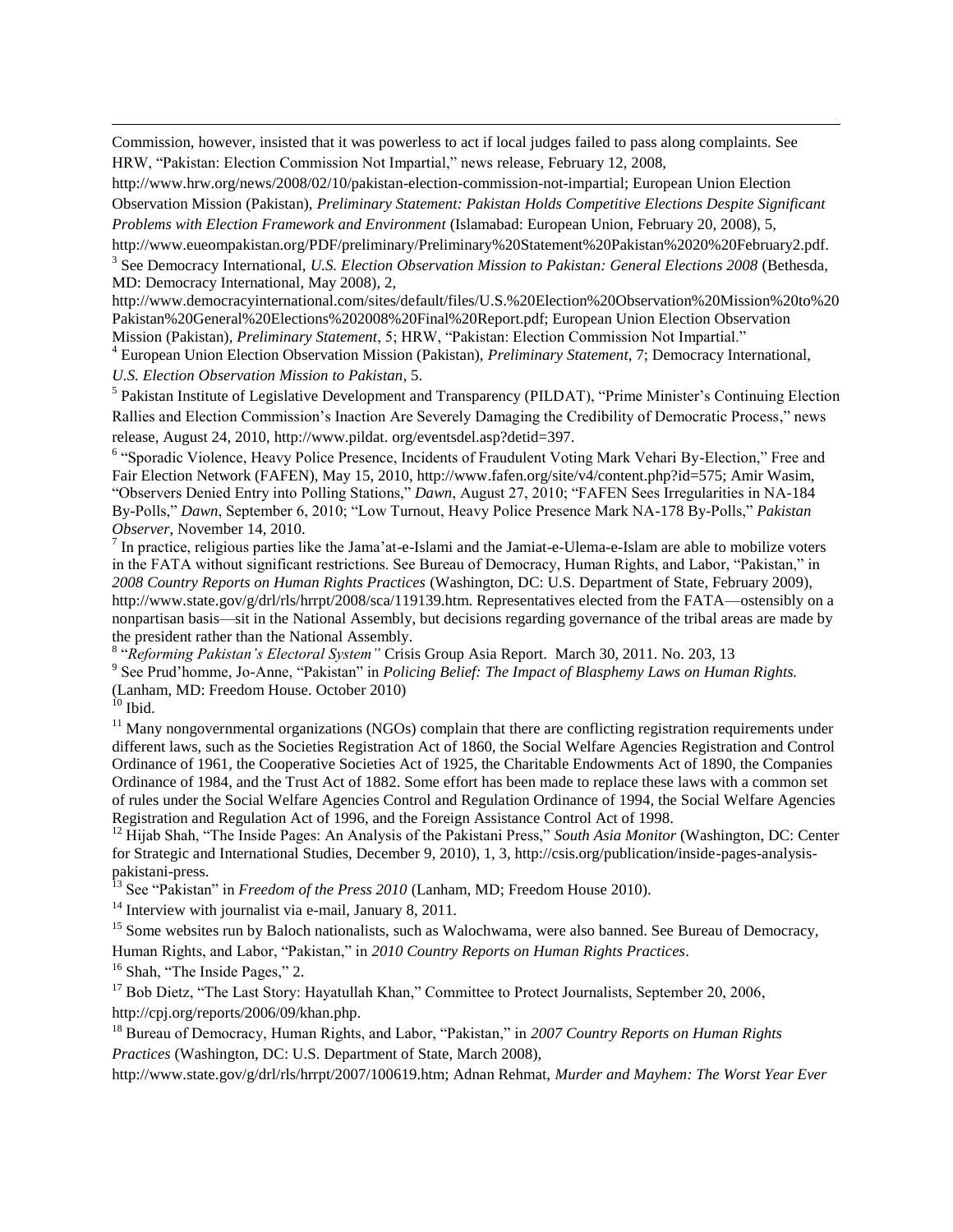*for Pakistani Media* (Islamabad: Internews, May 2008), 4–5,

http://www.internews.org/pubs/pakistan/StateofMediainPakistan-AnnualReport2007-08.pdf.

<sup>19</sup> Rehmat, *Murder and Mayhem*, 10.

 $\overline{\phantom{a}}$ 

<sup>20</sup> Democracy International, *U.S. Election Observation Mission to Pakistan*, 37; Salman Masood, "Pakistan Government Proposes Lifting Media Restrictions," *New York Times*, April 12, 2008; Bureau of Democracy, Human Rights, and Labor, "Pakistan," in *2010 Country Reports on Human Rights Practices*.

<sup>21</sup> Shah, "The Inside Pages," 2; Rehmat, *Murder and Mayhem*, 9–10. Between 2005 and 2009, the Human Rights Commission of Pakistan (HRCP) documented 107 cases in which journalists were imprisoned for libel without any trial (reported to author via e-mail, January 20, 2011).

<sup>22</sup> According to one report, the military killed 1,150 civilians in the FATA and North West Frontier Province during 2009. Militant attacks killed another 825. Bureau of Democracy, Human Rights, and Labor, "Pakistan," *2009 Country Reports on Human Rights Practices* (Washington, DC: U.S. Department of State, March 2010), http://www.state.gov/g/drl/rls/hrrpt/2009/sca/136092.htm.

<sup>23</sup> Bureau of Democracy, Human Rights, and Labor, "Pakistan," in *2006 Country Reports on Human Rights Practices* (Washington, DC: U.S. Department of State, March 2007),

http://www.state.gov/g/drl/rls/hrrpt/2006/78874.htm.

<sup>24</sup> In December 2009 the Home Department in Balochistan presented a list of more than 990 "missing persons." See Bureau of Democracy, Human Rights, and Labor, "Pakistan," in *2009 Country Reports on Human Rights Practices*.

<sup>25</sup> Bureau of Democracy, Human Rights, and Labor, "Pakistan," in *2010 Country Reports on Human Rights Practices*. Pakistan's National Accountability Bureau (NAB) may hold suspects indefinitely so long as judicial concurrence is granted every 15 days. Many of the children held in prison are pretrial detainees. Most are acquitted after one to three years owing to a lack of evidence. Bureau of Democracy, Human Rights, and Labor, "Pakistan," in *2006 Country Reports on Human Rights Practices*.

<sup>26</sup> Bureau of Democracy, Human Rights, and Labor, "Pakistan," in *2006 Country Reports on Human Rights Practices*. In 2009 an NGO cited 2,300 cases of police torture, most of them in Punjab. Bureau of Democracy, Human Rights, and Labor, "Pakistan," in *2009 Country Reports on Human Rights Practices*.

<sup>27</sup> "Torture Becoming Routine at Adiala Jail," *Daily Times*, May 7, 2006; "Senate Committee on Women for Improving Jail Conditions," *Nation*, July 3, 2008. Rawalpindi's Central Jail was built to house roughly 2,000 prisoners, but in 2008 it held nearly 6,000.

<sup>28</sup> In 2009, authorities registered more than 4,500 cases of human smuggling. Bureau of Democracy, Human Rights, and Labor, "Pakistan," in *2009 Country Reports on Human Rights Practices*.

<sup>29</sup> Bureau of Democracy, Human Rights, and Labor, "Pakistan," in *2007 Country Reports on Human Rights Practices*.

<sup>30</sup> "Pakistan Lags Behind in Skilled Women Labour Force," *Nation*, May 1, 2009; Adam B. Ellick, "Necessity Pushes Pakistani Women into Jobs and Peril," *New York Times*, December 25, 2010.

<sup>31</sup> "Pakistan Lags Behind in Skilled Women Labour Force," *Nation*.

<sup>32</sup> "NA Passes Bill to Protect Women at Workplace," *Nation*, November 5, 2009; "Government Set to Empower Women," *Nation*, March 9, 2010; Ellick, "Necessity Pushes Pakistani Women into Jobs and Peril."

<sup>33</sup> Bureau of Democracy, Human Rights, and Labor, "Pakistan," in *2006 Country Reports on Human Rights Practices*.

<sup>34</sup> Human Rights Commission of Pakistan, "Violence against women rose 13pc in 2009." February 2, 2010, <http://www.hrcp-web.org/shownews.asp?id=41>

<sup>35</sup> Farhan Hanif Siddiqi, *The State and Politics of Ethnicity in Post-1971 Pakistan: An Analysis of the Baloch, Sindhi, and Mohajir Ethnic Movements* (unpublished doctoral thesis, University of Karachi).

<sup>36</sup> In lieu of this public-sector quota for the disabled, private employers can make a donation to the treasury, but this provision also remains poorly enforced. Bureau of Democracy, Human Rights, and Labor, "Pakistan," in *2006 Country Reports on Human Rights Practices*; I. A. Rehman, "Rights of the Disabled," *Dawn*, May 20, 2010;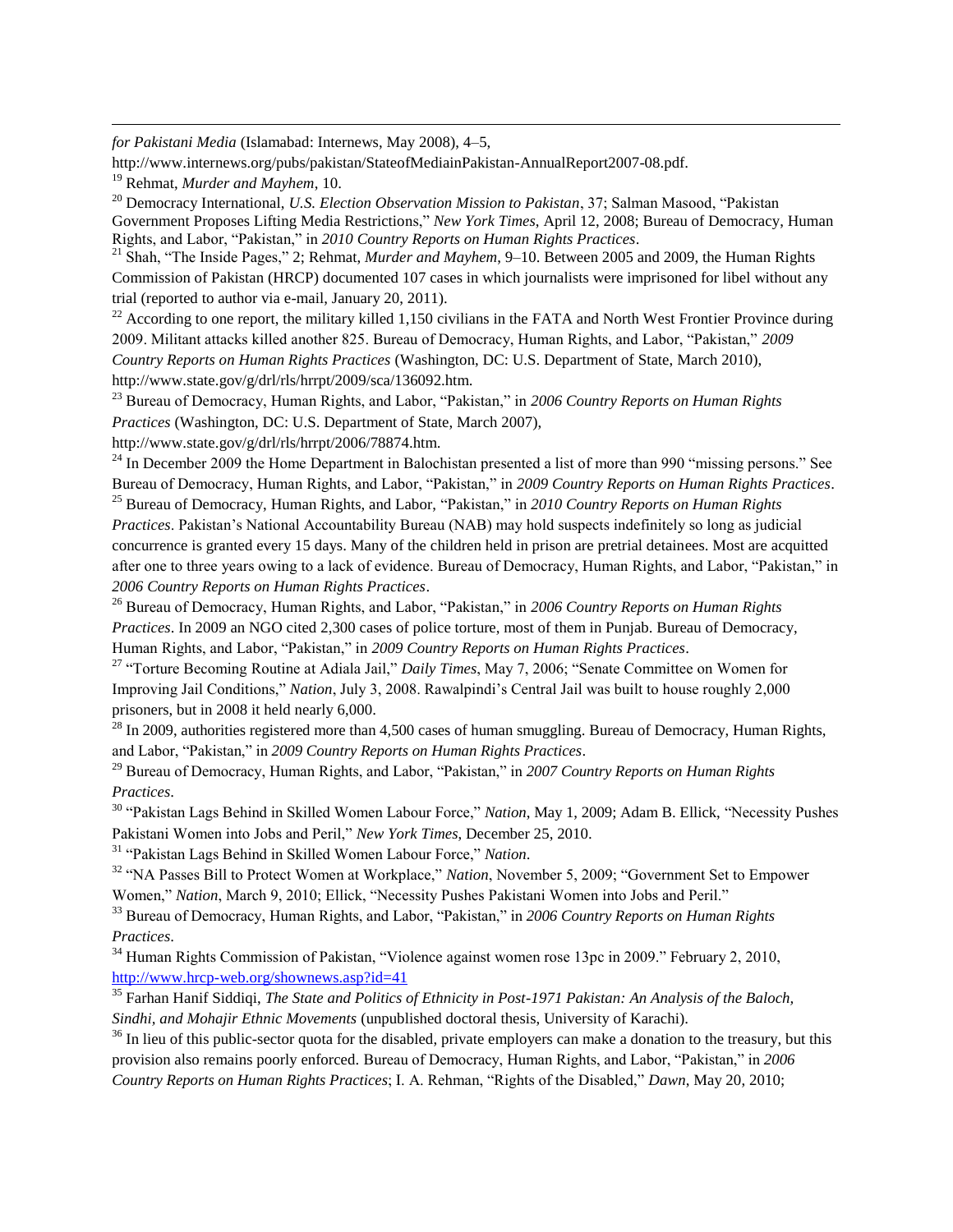"Disabled People Demand Increase in Job Quota," *Nation*, January 28, 2009; "Plight of the Disabled," *Dawn*, July 9, 2009.

 $37$  Between 2005 and 2009, the HRCP reported that 729 Shiites, 33 Ahmadis, and 9 Christians had been killed (communicated to author via e-mail, January 20, 2011). The number of religious minority members killed increased dramatically in 2010, with more than 100 Ahmadis and 8 Christians killed in the Punjab village of Gojra alone. <sup>38</sup> Bureau of Democracy, Human Rights, and Labor, "Pakistan," in *2007 Country Reports on Human Rights* 

*Practices*. Some reports cited as many as 6,000 detentions.

### $39$  Ibid.

 $\overline{\phantom{a}}$ 

<sup>40</sup> Bureau of Democracy, Human Rights, and Labor, "Pakistan," in *2009 Country Reports on Human Rights Practices*.

<sup>41</sup> NGOs were required to register under the Cooperative Societies Act of 1960, but in recent years no prominent NGOs have encountered problems with this requirement. In fact, some apparently failed to register and faced no legal repercussions. Exceptions include several organizations banned for "religious extremism," including Lashkare-Taiba (renamed Jama'at-ud-Dawa) and Jaish-e-Mohammad (renamed Tehreek-ul-Furqan, or Al-Rehmat Trust). See Bureau of Democracy, Human Rights, and Labor, "Pakistan," in *2010 Country Reports on Human Rights Practices*. See also note 11 above.

<sup>42</sup> "A Trade Union Leader and His Brother Are Murdered During Strike Negotiations," Asian Human Rights Commission, July 8, 2010, http://www.humanrights.asia/news/urgent-appeals/AHRC-UAC-099-2010; Bureau of Democracy, Human Rights, and Labor, "Pakistan," in *2010 Country Reports on Human Rights Practices*.

<sup>43</sup> "APTUF Protests for Labour Rights," *Daily Times*, January 7, 2010; Bureau of Democracy, Human Rights, and Labor, "Pakistan," in *2010 Country Reports on Human Rights Practices*. In 2010, the existing provisions of the 2008 Industrial Relations Act expired, leading to the promulgation of several different provincial laws. Unfortunately, this patchwork of provincial laws has made it nearly impossible to register the all-Pakistan unions previously recognized by the now defunct National Industrial Relations Commission. See Aziz Malik, "Trade Unions in Limbo after Expiry of IRA," *Dawn*, July 25, 2010.

<sup>44</sup> These cases concerned the extent to which such attacks amounted to violations of Pakistani sovereignty, or, given the possibility that they were authorized by the government, the extent to which they violated existing laws prohibiting extrajudicial assassinations in territories not officially defined as war zones.

<sup>45</sup> Associated Press, "Pakistan Court Orders Government to Probe Graft," Fox News, September 27, 2010, http:// www.foxnews.com/world/2010/09/27/pakistans-president-supreme-court-demands-action-graft-charge/.

<sup>46</sup> Matthew J. Nelson, *In the Shadow of Shari'ah: Islam, Islamic Law, and Democracy in Pakistan (New York:* Columbia University Press, 2011).

<sup>47</sup> Bureau of Democracy, Human Rights, and Labor, "Pakistan," in *2009 Country Reports on Human Rights Practices*.

<sup>48</sup> Bureau of Democracy, Human Rights, and Labor, "Pakistan," in *2010 Country Reports on Human Rights Practices*; Karin Brulliard and Shafiq Hussain, "Blasphemy Trials in Pakistan Reveal Broken System," *Washington Post*, December 11, 2010; Alex Rodriguez, "Pakistan's Blasphemy Law Seen as Tool of Oppression," *Los Angeles Times*, December 27, 2010; Salman Masood, "Pakistanis Rally in Support of Blasphemy Law," *New York Times*, December 31, 2010.

<sup>49</sup> Bureau of Democracy, Human Rights, and Labor, "Pakistan," in *2010 Country Reports on Human Rights Practices*.

<sup>50</sup> Ibid.; Bureau of Democracy, Human Rights, and Labor, "Pakistan," in *2006 Country Reports on Human Rights Practices*.

<sup>51</sup> Asad Jamal, ed., *Revisiting Police Laws* (Lahore: HRCP, 2011), 2.

<sup>52</sup> Baseer Naveed, "Jirga Justice: Getting Away with Murder," Human Rights Solidarity, August 12, 2008, [http://www.hrsolidarity.net/mainfile.php/2008vol18no04/2666/;](http://www.hrsolidarity.net/mainfile.php/2008vol18no04/2666/) Bureau of Democracy, Human Rights, and Labor, "Pakistan," in *2008 Country Reports on Human Rights Practices*.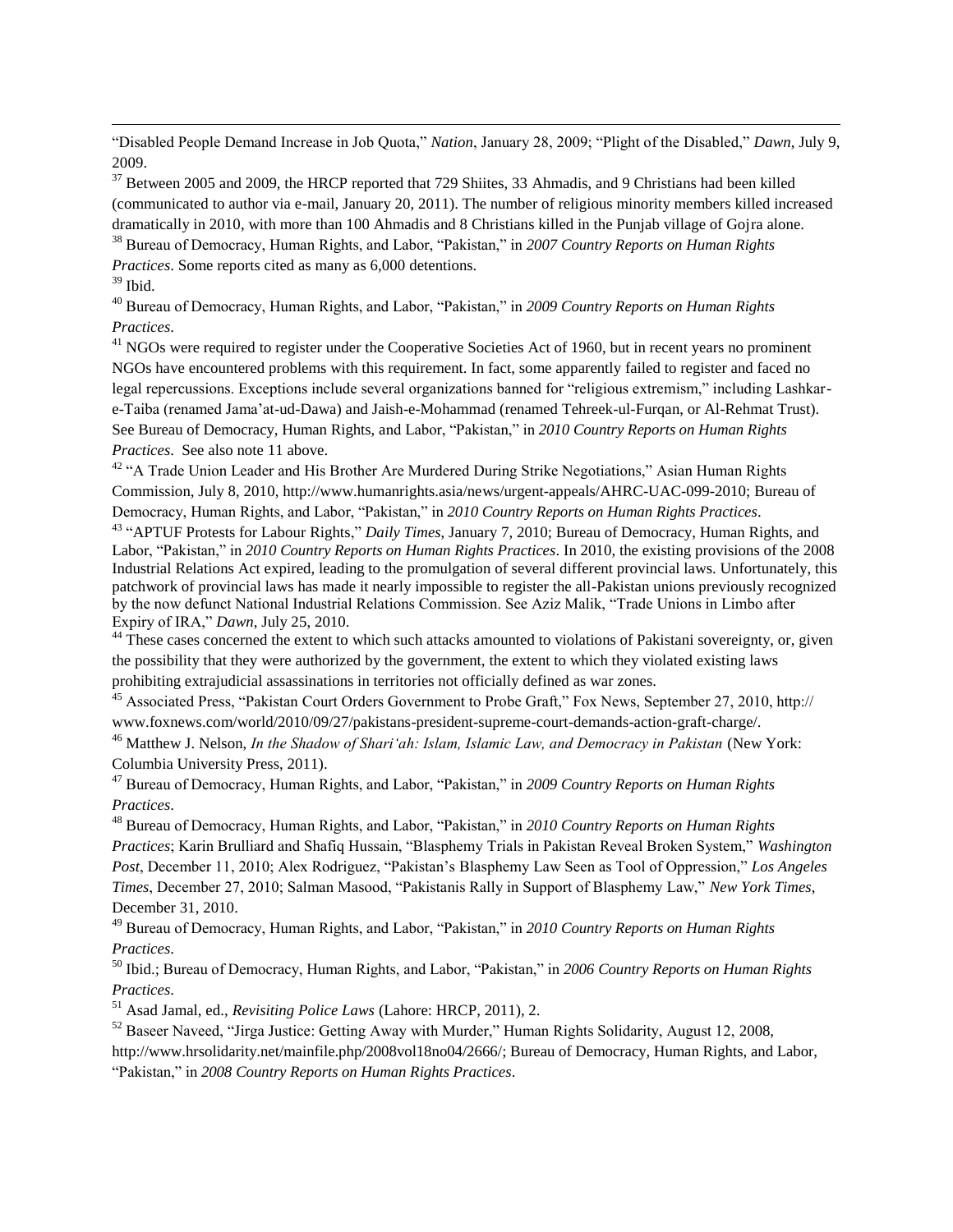<sup>53</sup> Bureau of Democracy, Human Rights, and Labor, "Pakistan," in *2006 Country Reports on Human Rights Practices*.

<sup>54</sup> Khalid Kiani, "Musharraf Stopped Probes, Says Ex-Chief of NAB," *Dawn*, December 6, 2009.

<sup>55</sup> Sabrina Tavernise, "Pakistan's Elite Pay Few Taxes, Widening Gap," *New York Times*, July 18, 2010, http://www.nytimes.com/2010/07/19/world/asia/19taxes.html.

<sup>56</sup> Anwar Iqbal, "US Note Dilutes Some Conditions in Kerry-Lugar Bill," *Dawn*, October 14, 2009; "General Kayani Foiled US Plan for Civilian Control Over Army," *Pak Tribune*, December 1, 2010.

<sup>57</sup> Ayesha Siddiqa, *Military, Inc.: Inside Pakistan's Military Economy* (London: Pluto, 2007).

<sup>58</sup> After 2008, police reported directly to the inspector general in each province.

<sup>59</sup> Nelson, *In the Shadow of Shari'ah*.

 $^{60}$  Ibid.

 $\overline{\phantom{a}}$ 

 $<sup>61</sup>$  Typically, the partisan orientation of the NAB is traced to the appointment of its membership. Members are</sup> generally drawn from the civil service, which has been affected by high levels of political interference since the 1970s.

 $62$  PILDAT notes that these public-sector enterprises are "bleeding profusely and as such have emerged as a serious burden to the national exchequer." The group's report says that roughly 245 billion rupees (\$2.9 billion) in public funds were injected into the companies in 2009–10 to keep them afloat, adding that the government had treated them as a source of "unproductive jobs" for its "favorites." See PILDAT, *Analysis of the Federal Budget 2010–2011* (Islamabad: PILDAT, April 2010), 8.

<sup>63</sup> Sabihuddin Ghausi, "Pakistan Steel Sold at Throwaway Price," *Dawn*, April 6, 2006.

<sup>64</sup> NAB, "NAB Arrests 2 Senior Officers of NWFP Forest Department," news release, November 15, 2007. Apparently, the provincial forest department provided exaggerated figures regarding the growing stock of private forests, allowing the criminals to claim that the timber they harvested from government forests was a part of their own private quota.

<sup>65</sup> Nelson, *In the Shadow of Shari'ah*.

<sup>66</sup> Tavernise, "Pakistan's Elite Pay Few Taxes."

<sup>67</sup> J. J. Sutherland, "Hillary Clinton Wants Pakistan to Start Paying Its Fair Share," National Public Radio, September 29, 2010, http://www.npr.org/blogs/thetwo-way/2010/09/29/130210444/hilary-clinton-wants-pakistan-tostart-paying-its-fair-share.

<sup>68</sup> Shabhaz Rana, "Tax Evasion of Rs21.7b Unearthed," *Express Tribune*, October 7, 2010.

<sup>69</sup> Shahbaz Rana, "Tax Evasion Peaks to Half of Total Revenue Collection," *Nation*, July 14, 2008.

<sup>70</sup> Farzana Shah, "Rs. 796 Billion Tax Evaded in Pakistan: WB Report," *Asian Tribune*, September 7, 2009. Shah cited a World Bank report prepared by the FBR entitled *Pakistan Tax Policy Report 2009: Tapping Tax Base for Development*.

 $71$  Dawn News, "Gilani Paid Only Rs82,873 Tax in 2008–2009," Awaz.tv, March 6, 2010,

[http://www.awaz.tv/newsdetails.asp?pageId=4631.](http://www.awaz.tv/newsdetails.asp?pageId=4631) With reference to Sharif, "a spokesman … said he had been in exile and had turned over positions in his companies to relatives." Tavernise, "Pakistan's Elite Pay Few Taxes."

<sup>72</sup> Tavernise, "Pakistan's Elite Pay Few Taxes"; "Assets Declaration Is a Farce," *Pakistan Tribune*, February 28,

2010; Irfan Ghauri, "Stark Contrast in Assets of BA Members," *Daily Times*, March 4, 2010. <sup>73</sup> Rahimullah Yusufzai, "Our MNAs' Assets," *The News*, September 28, 2010,

http://thenews.com.pk/TodaysPrintDetail.aspx?ID=7060&Cat=9.

<sup>74</sup> "NA Refers ERRA 'Corruption' to Standing Committee," *Daily Times*, April 18, 2008.

<sup>75</sup> Rob Crilly, "US Hotline to Tackle Aid Fraud in Pakistan," *Daily Telegraph*, November 30, 2010; Ahmed Rashid, "Pakistan's Troubles Start to Stack Up Ominously," British Broadcasting Corporation (BBC), October 7, 2010. In September 2010, the Pakistan branch of Transparency International (TI) signed a five-year, \$2.9 million contract with USAID to act as a clearinghouse for corruption complaints. The move came after international donors and UN Secretary General Ban Ki-moon warned that Pakistan's transparency efforts regarding flood relief were insufficient.